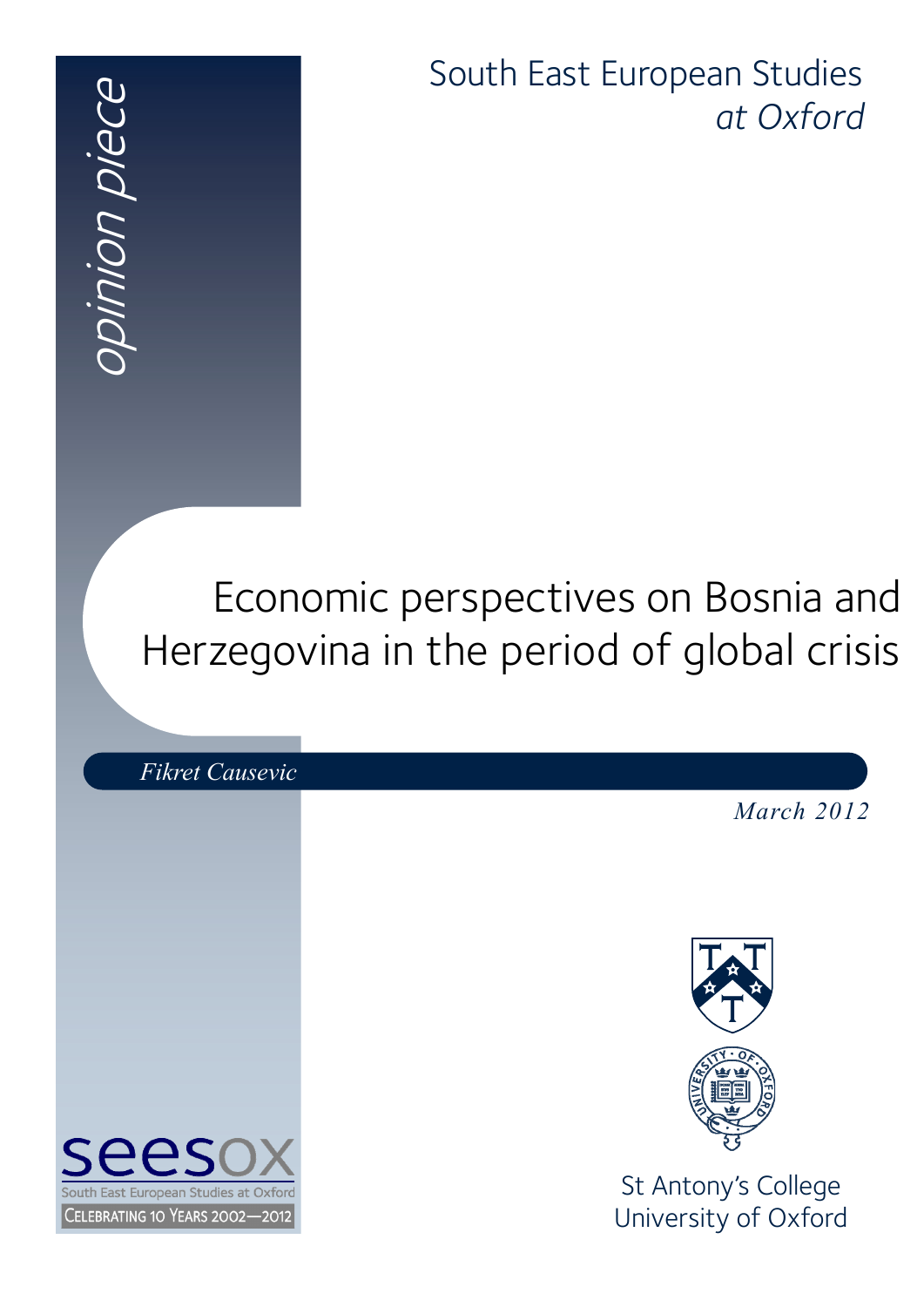### Economic perspectives on Bosnia and Herzegovina in the period of global crisis

Fikret Causevic

#### **Bosnia and Herzegovina as a small open economy**

Bosnia and Herzegovina (BiH) is a small open economy whose share in world GDP over the past five years has been 0.035%, and whose share in the world's population has been 0.048%.1 Due to the war in Bosnia (1992-1995) the country's GDP was reduced from USD10.7 billion (1991) to USD3.2 billion (1996). From 2001 to 2010 the country has managed to increase its GDP per capita from 25% to 75% of the world average GDP per capita.<sup>2</sup>

The Central Bank of Bosnia and Herzegovina (the Bank) was established in August 1997 and the single currency (the Convertible Mark - KM) was introduced in June 1998. Since its establishment the Bank has been functioning as a currency board. The exchange rate of the KM has been fixed (1EUR=KM1.95583). The only monetary policy instrument available to the Bank is the required reserves ratio In accordance with the Law on the Central Bank of BiH, the Bank is not allowed to pursue the lender of last resort function, and it is prevented from conducting open market operations. Therefore, the Bank is completely insulated from the possibility of influencing interest rates and the money supply.

In terms of the Mundell-Fleming IS-LM-BP model<sup>3</sup>, the supply of money in BiH is fully endogenous. Monetary policy is therefore a passive segment of economic policy, and exchange-rate policy is based on a hard peg. Both the interest rate and the exchange rate are thus passive instruments.<sup>4</sup> Since financial liberalization in BiH in the period 1998-2003,

1

(http://books.google.ba/books?id=avtbA3ZIYX8C&pg=PA14&lpg=PA14&dq=russian+currency+and+finance&

<sup>&</sup>lt;sup>1</sup> The author's calculation based on the World Bank data (http://data.worldbank.org/country/bosnia-andherzegovina) 2

 $\frac{1}{2}$ The author's calculation based on the World Bank data.

<sup>&</sup>lt;sup>3</sup>The seminal papers for the development of IS-LM-BP model were: Mundell, Robert A. (1963). "Capital mobility and stabilization policy under fixed and flexible exchange rates". *Canadian Journal of Economic and Political Science* 29 (4): 475–485.; Fleming, J. Marcus (1962). "Domestic financial policies under fixed and floating exchange rates". *IMF Staff Papers* 9: 369–379. 4

Changes in the money supply in an economy with a currency board regime are determined by changes in the current account balance. See more in: Hanke, S.. L.Jonung, K.Schuler (1993) *Russian currency and finance: a currency board approach to reform*, Routledge, pp. 62-70.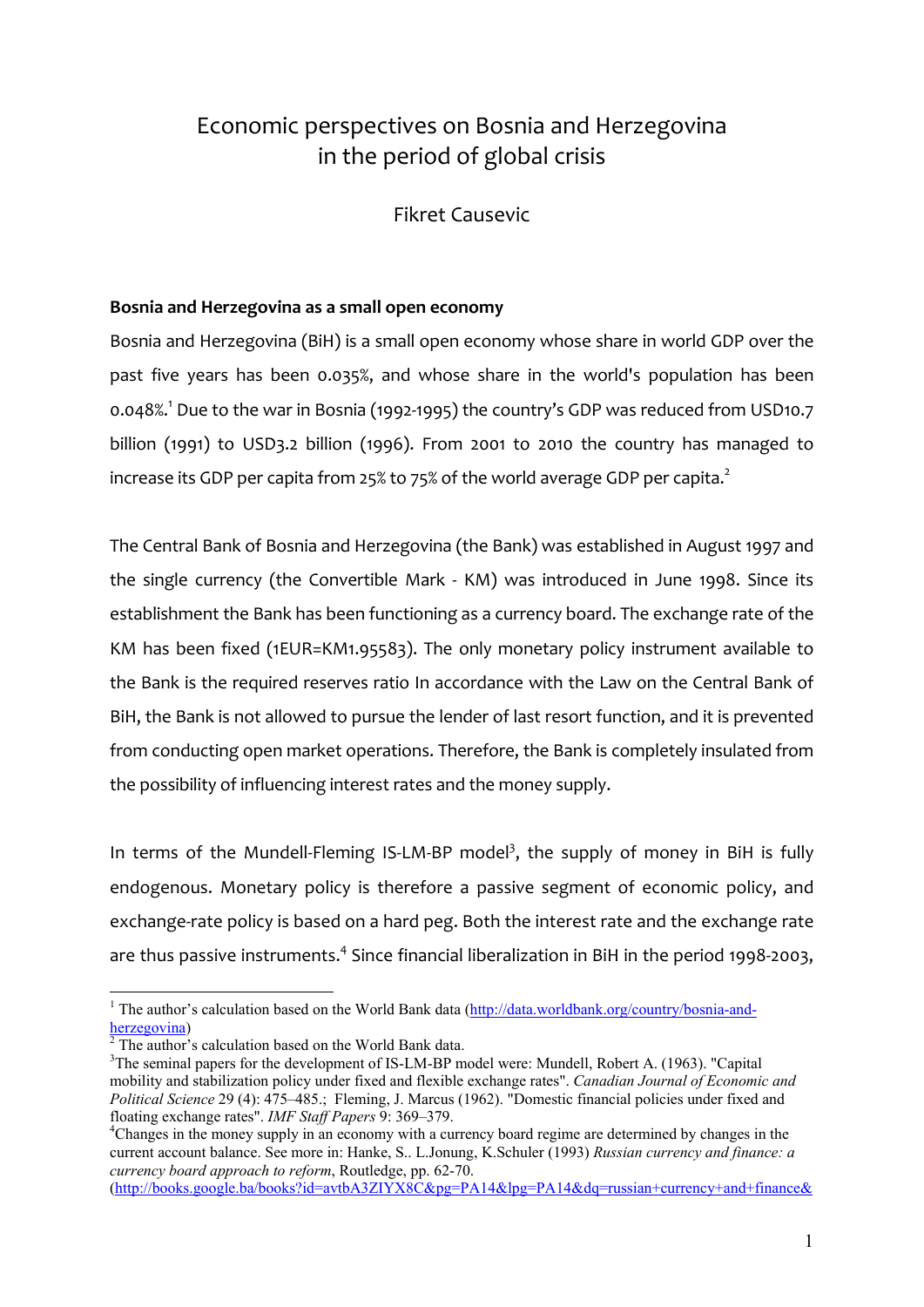the banking system has been privatized and under the full control of foreign banks. Current account convertibility has been fully adopted, while capital account convertibility, with an exception of the possibility of buying majority stakes in companies in the military industry, games of chance and public information, has also been established.

In other words, BiH is a classical example of a small open economy where the only active segment of macroeconomic policy is fiscal policy. BiH is also an economy to which we can fully apply the Mundell-Fleming 'impossible trinity' of macroeconomic policy.<sup>5</sup> The manner in which fiscal policy is pursued, therefore, has great significance for the direction of the business cycle and the balance of payments equilibrium. In line with the Mundell-Fleming model, an increase in government spending can be financed in the two following ways: by an increase in taxes, and by issuing public debt (government bonds). The issuance of long-term government bonds to finance infrastructure (capital) projects has not been practiced in BiH since the war. The only long-term bonds that have been issued in BiH so far were government bonds of the two entities (Federation of BiH – FBiH; - and Republic of Srpska - RS). These bonds were issued to compensate for the so-called prewar frozen foreign currency savings as an internal public debt inherited after the breakup of former Yugoslavia.

#### **Economic growth and reforms in the 1997-2007 period**

According to The Economist, BiH was the 17th fastest growing economy in the world in the period 1997-2007. The average growth rate for the period was 11.2 percent in real terms.<sup>6</sup> From 1996 to 2000, the average growth rate was above 25 percent. This was mainly due its recovery from a very low base (in 1991 BiH GDP was USD 10.2 billion, while in 1996 it was only USD 3.2 billion). Between 1996 and 2000, financial resources were largely channelled into the reconstruction of housing, infrastructure, and public services. Resources available for business sector development were much more modest and

source=bl&ots=Wb3-ararxy&sig=vdyvLz4gfKQ13RAH5s7fNZ74TVw&hl=bs&sa=X&ei=a-

lYT7G7FMOc8gPAluWFDw&ved=0CEEQ6AEwBA#v=onepage&q=russian%20currency%20and%20finance  $&$ f=false)

<sup>&</sup>lt;sup>5</sup>On the impossible trinity and quadrilemma see: http://economics.ucsc.edu/research/downloads/quadrilemmaaizenman-11.pdf 6

The Economist, *The Pocket World in Figures 2010*, Profile Books, London, 2009, p.32.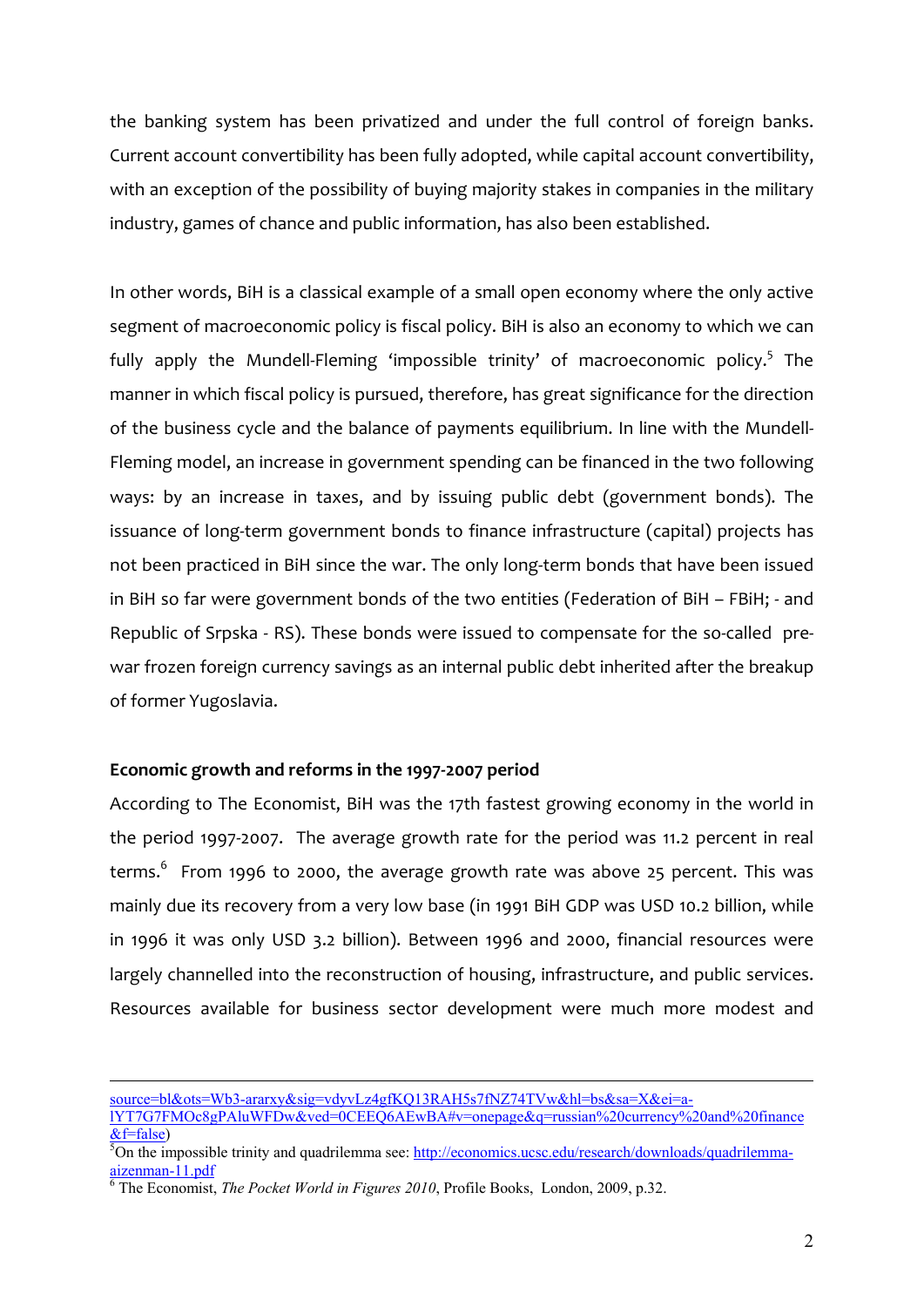limited in scope. Employment growth between 1996 and 2000 was largely due to the large scale of reconstruction projects in the aforementioned sectors.<sup>7</sup>

In the next period (2001-2008), economic growth was predominantly based on enabling greater capacity exploitation in business and industry, privatisation, restructuring, strengthening the financial sector, and attracting foreign direct investment. Thanks to the tender privatization some of the most important foreign investors came to the manufacturing industry of BiH. The most prominent foreign investors in the manufacturing are: Arcelor Mittal Zenica (steel production), Global ISPAT Company (coke production), Heidelberg Cement Gmbh (cement production), Neftegazovaya Innovatsionnaya Korporatsiya OAO (Oil Rafinery), Prevent Group (leader cover for cars), Alumina Factory Birac Zvornik (alumina and zeolit production), CIMOS TMD Gradacac (automotive), Mann Hummel Tesanj (automotive), Alloy Wheels Jajce (automotive industry), Meggle (milk and diary production), and Hayat-Natron-Kastamone Entegre (paper and pulp production).

After the war in BiH, thorough and speedy reforms were carried out in the banking sector. Thanks to a newly adopted legislative framework that was compatible with the European and international standards, the banking sector in BiH has been rapidly improved. The Law on Foreign Direct Investment (1998) was adopted in the meantime, allowing non-residents to buy stakes and shares in domestic private and state-owned banks, or to establish new commercial banks. At the end of 2000 Raiffeisen Bank was the first commercial bank from Western Europe deciding to enter the Bosnian market. Raiffeisen Bank Sarajevo became a market leader in BiH in the period of 2000-2011, with a market share of 17.9% in 2011. In addition to Raiffeisen Bank Sarajevo, the next five biggest banks in the banking sector are the following: UniCredit Mostar (17.2%), Hypo-Alpe-Adria Group (Banja Luka and Mostar – 16.9%), NLB Group (Tuzla and Banja Luka – 9.9%), Intesa

<u>.</u>

<sup>7</sup> Kreimer, A., R.Muscat, A.Elwan, M.Arnold (2000) *Bosnia and Herzegovina: Post-Conflict Recountruction – Country Case Studies*, The World Bank, Washington. http://lnweb90.worldbank.org/oed/oeddoclib.nsf/DocUNIDViewForJavaSearch/2F51C7E5E306C53D85256ED1 0079278A/\$file/bosnia\_post\_conflict.pdf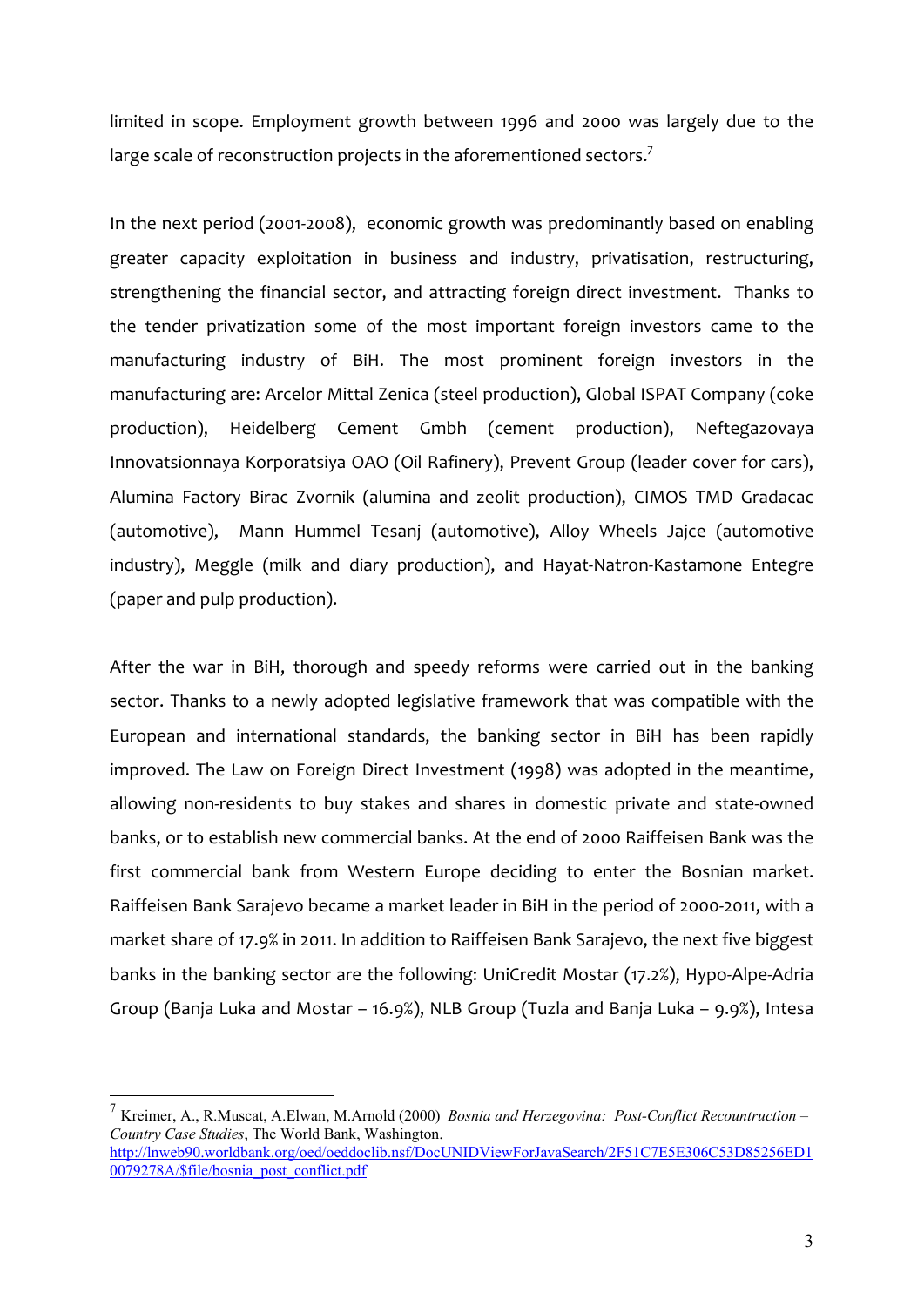Sanpaolo Sarajevo (6.1%), and Nova Banka Banja Luka (4.2%). In 2011, Austrian banks controled 42.3% of the market share, Italian banks 23.3%, and Slovenian banks 14.1%. $8$ 

From 2004 to 2010 total assets of the banking sector grew by 124%, credit to enterprises by 143%, and credit to households by 136%. In the same period, total assets grew from 59.6% to 86.1% of GDP, credit to enterprises from 20.2% to 31.6% of GDP, and credit to households from 17.1% to 26.1% of GDP. However, credit expansion and the increase in banking system assets were most remarkable in the period of 2005-2008. In that period, the average (annual) rate of growth of credit to enterprises was 23.6%, while credit to households and total assets grew by 26.4% and 22.7% respectively.

#### **Economic trends in Bosnia and Herzegovina in the period of crisis 2008-2011**

The global financial and economic crisis spilled over from Western Europe to BiH in the last quarter of 2008. The spill-over effects of the crisis in Western Europe to BiH were confirmed by data indicating a decrease of GDP and credit activity in the first two quarters of 2009. In the year of recession GDP dropped by 3.1%<sup>9</sup>, credit to households by 6.6%, and credit to enterprises by 1.2% compared to the previous year. The total amount of credit extended to households and enterprises, therefore, decreased by 3.8%, compared with a remarkable growth in lending activity during 2008. Credit to enterprises and households in 2008 increased by 22.8%.<sup>10</sup> A big difference in credit activity in 2008 and 2009 caused a sharp decrease in household consumption and business investment.

<sup>&</sup>lt;sup>8</sup> Sources: the Federal Banking Agency and the Banking Agency of Republic of Srpska.

<sup>&</sup>lt;sup>9</sup> Sources: Agency for Statistics of Bosnia and Herzegovina (www.bhas.ba); the International Monetary Fund <sup>10</sup> Source: Central Bank of Bosnia and Herzegovina (www.cbbh.ba)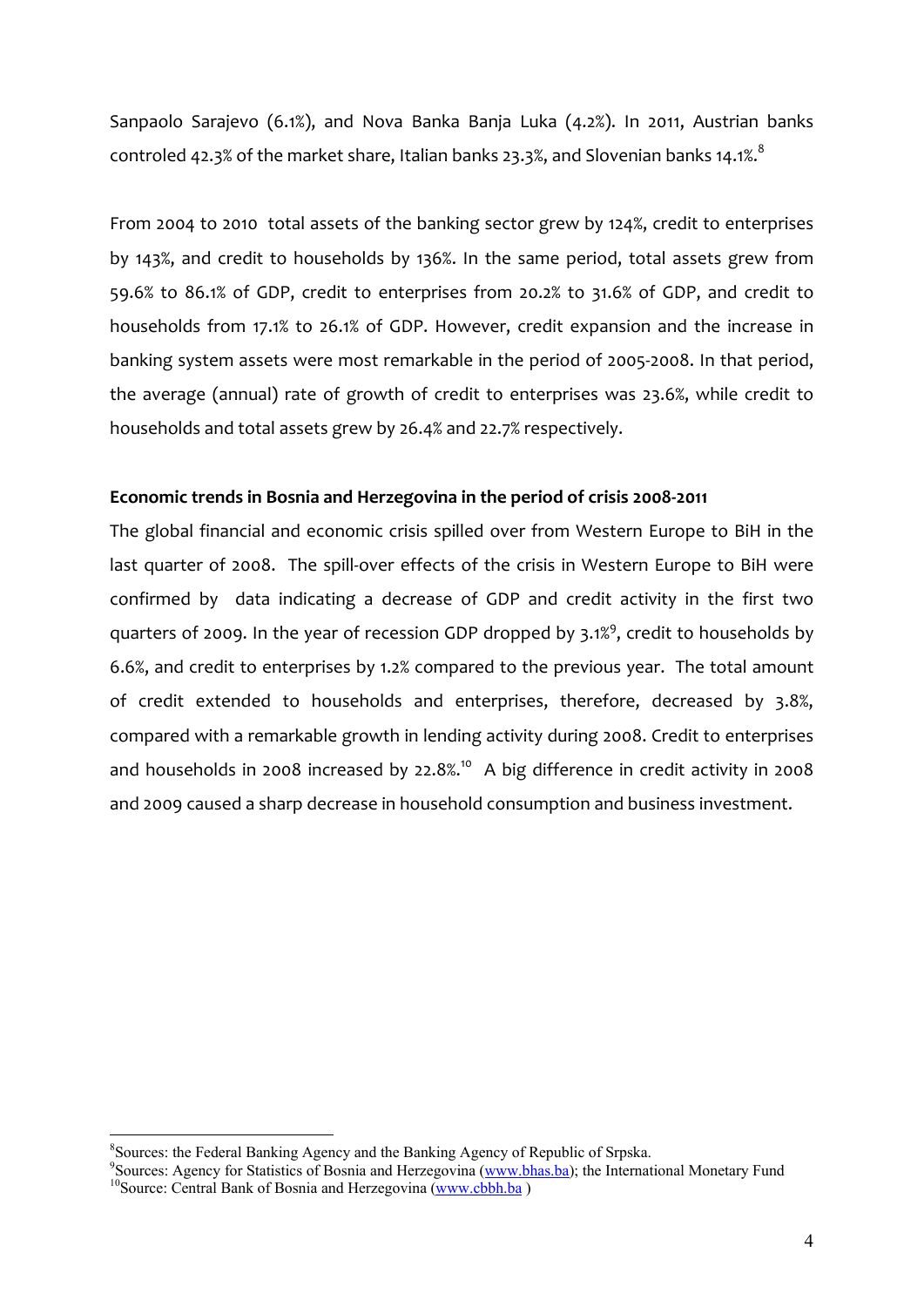

In 2010, due to the tightening of procedures for approving loans and the growth of nonperforming loans in the credit portfolio of commercial banks in BiH credit activity to enterprises increased by only 2.8% in the period January to May, compared to December of 2009. This increase was followed by a reduction in lending activity between May and September. In December, the outstanding amount of loans to enterprises increased compared to the previous three months and was higher by 5.3% than a year previously. In contrast to the modest growth of loans to enterprises the loans to households were reduced. The total amount of loans extended in December 2010 was slightly lower (by 0.4%) compared to December 2009.

In 2011, credit activity (to enterprises and households) grew by 5.5%, savings of households grew by 6.1%, and total deposits grew by 5.8%.<sup>11</sup> Access to credit has become more difficult due to the stricter procedures for credit approval, caused by the growth of non-performing loans (NPLs). NPLs to total credit ratio has increased from 5.8% to 11.2%.<sup>12</sup> This modest increase in lending activity in 2010 and 2011 was not sufficient to create the

 $11$  Source of data is the Central Bank of Bosnia and Herzegovina (http://www.cbbh.ba/index.php?id=33&lang=en&sub=mon&table=konsolidovani\_bilans\_komercijalnih\_banaka

\_bihh) 12 Central Bank of Bosnia and Herzegovina, *Financial Stability Report 2010*, Sarajevo, 2011.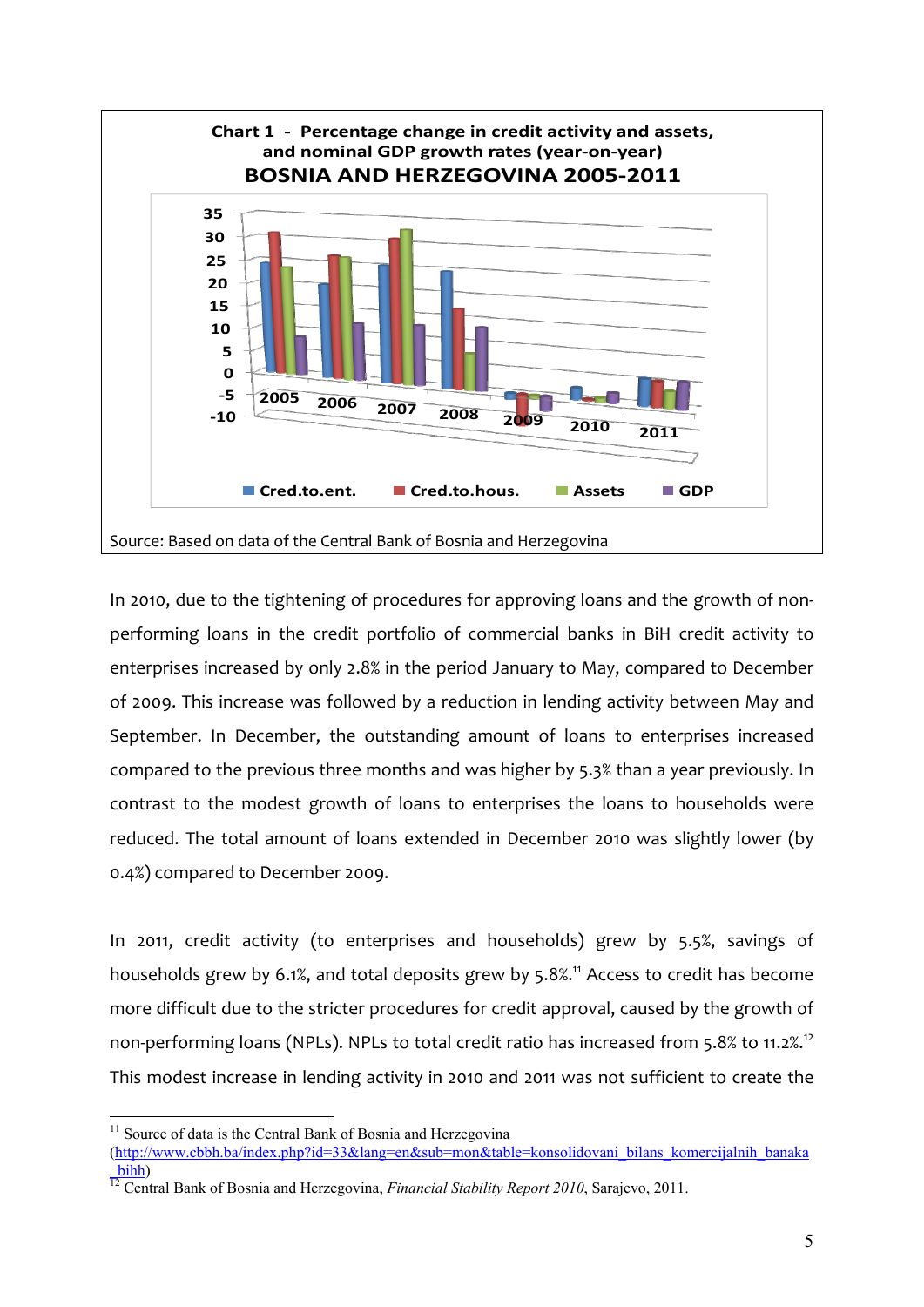necessary increase in households' consumption and business investments that would spur the economic growth. According to the IMF data real economic growth in BiH was 0.5% in 2010. Comparing this figure with a decline in economic activity in 2009 it is obvious that this has not been sufficient to bring the economy back on track. According to the IMF staff mission report for 2011 the IMF has decreased its growth projection from 2.2% to 1.7% for 2011.

In the 2008-2011 foreign liabilities of commercial banks in BiH decreased by 33.8% (EUR1.09 billion) as a result of the impact of financial crisis on mother-banks in Western Europe. Drop in foreign liabilities was offset by growth in domestic deposits by 18.9% (EUR993 million).



Net foreign liabilities, as the difference between foreign liabilities and foreign assets of commercial banks in BiH during the same period fell by EUR1.75 billion. Specifically, foreign liabilities decreased from EUR3.23 billion (2008) to EUR2.14 billion (2011), while foreign assets decreased from EUR1.59 billion (2008) to EUR1.39billion (2011).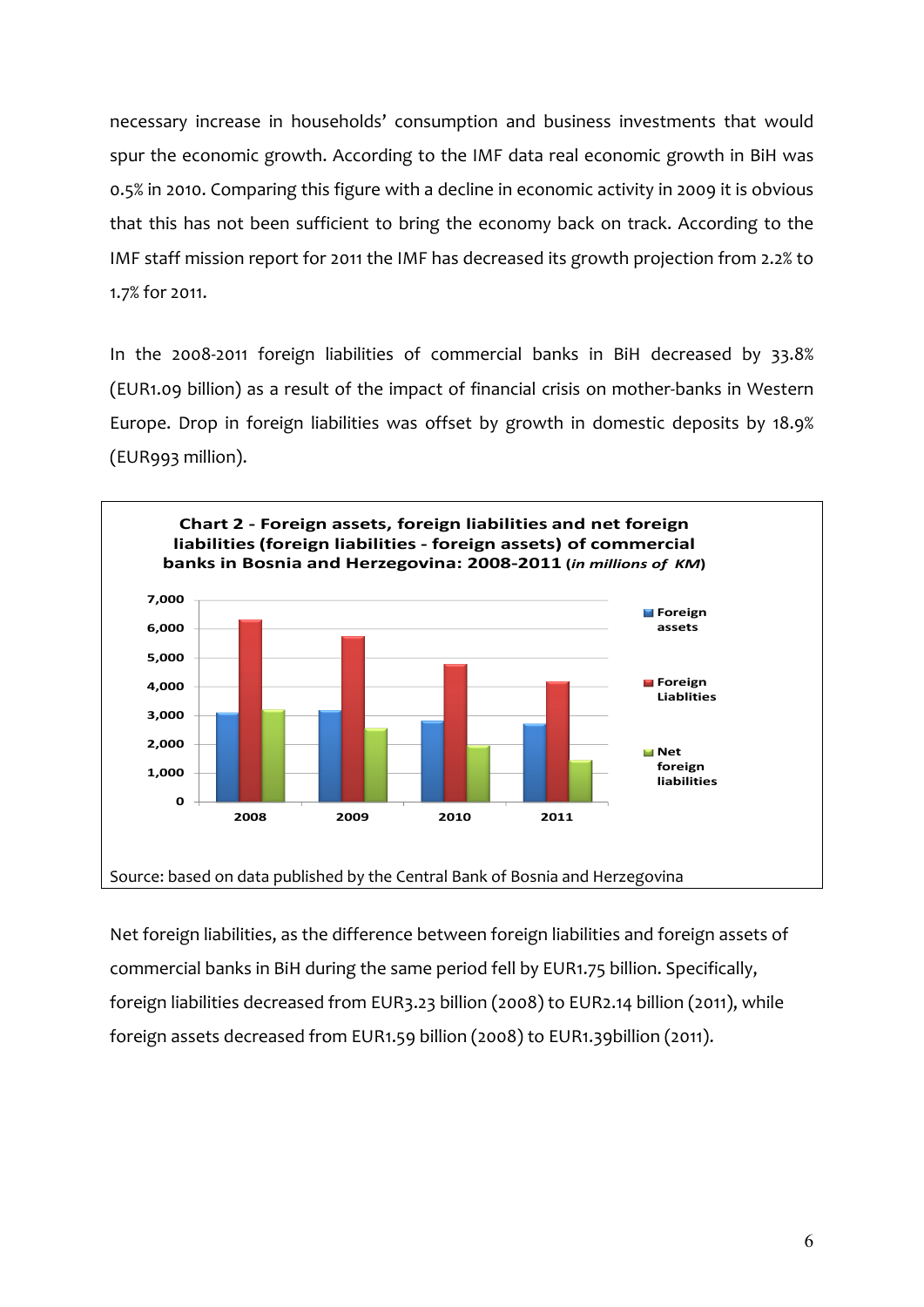



On the other side, the positive effect of economic crisis on the BiH economy was a significant reduction in the trade and current account deficits in 2009-2010. In 2009, the trade deficit was reduced by 27.7%. This reduction, however, was not caused by an increase in the exports as opposed to trends in 2010. In 2010 the BiH economy saw the highest increase in merchandise exports. The exports increased by 15% and trade deficit was reduced for 12% even though credit activity was very modest. In 2011, despite the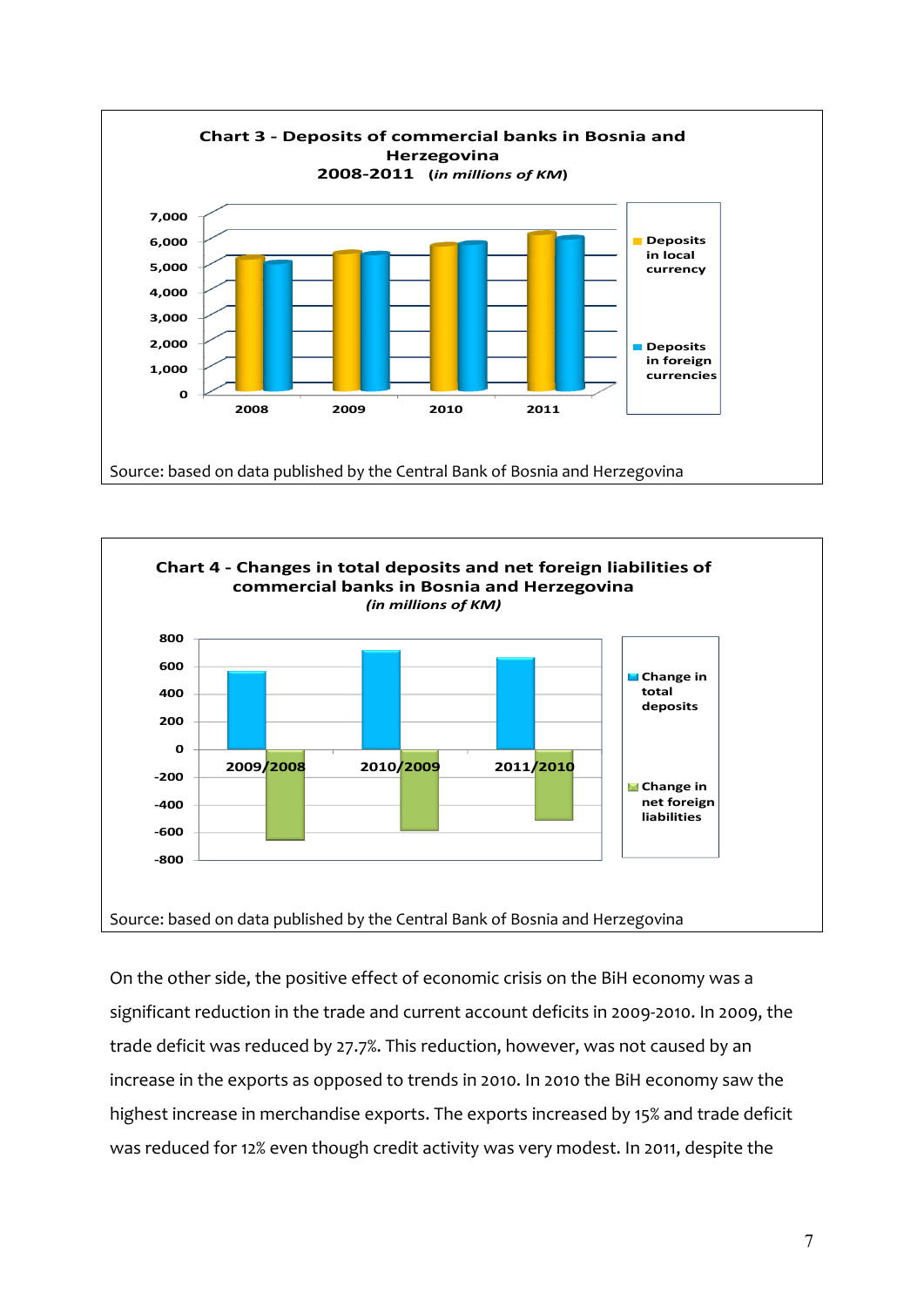increase in exports of 18% the trade deficit had increased in comparison with 2010 by around 10% due to a significant increase in imports during 2011.<sup>13</sup>



#### **Fiscal discipline and fiscal sustainability**

1

Fiscal discipline in BiH, which used to be fairly high in the 2003-2007 period, has been disrupted due to a spill-over of financial and economic crisis, on the one hand, and due to a lack of cost-effective structure of public expenditures (having a predominant share of social security outlays), on the other. In the pre-crisis period of 2003-2008, BiH and other Western Balkan countries showed a higher level of fiscal discipline in comaprison with other regions of countries in transition on average. While average *budget deficit of transition countries* ranged between 2.1% and 0.3% of GDP in 2003 and 2005 respectively, *the budget deficit* of Western Balkan countries stood at 1.5% in 2003, while *their budget surplus* was 0.4% of GDP in 2005. When the global economic crisis struck in 2008, the average budget deficit of Western Balkan countries was slightly lower than the average for transition countries.

<sup>&</sup>lt;sup>13</sup> Sources of data for the BiH foreign trade are: the Central Bank of Bosnia and Herzegovina and the Agency for Statistics of Bosnia and Herzegovina.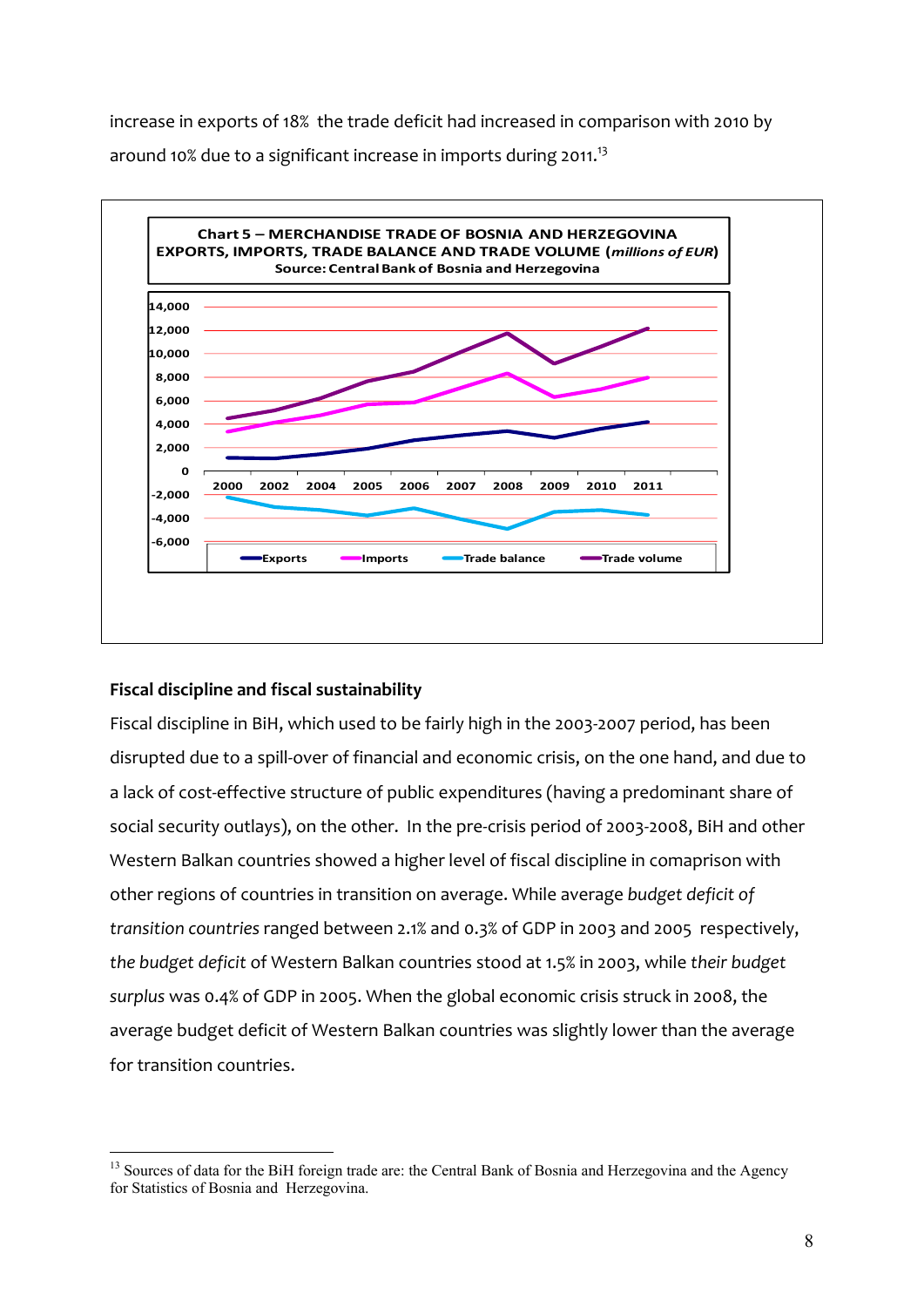|                        |        | - in per cent of GDP |        |        |  |
|------------------------|--------|----------------------|--------|--------|--|
| Country                | 2003   | 2005                 | 2007   | 2009   |  |
|                        |        |                      |        |        |  |
|                        |        |                      |        |        |  |
| Albania                | $-4.9$ | $-3.5$               | $-3.5$ | $-7.4$ |  |
| Bosnia and Herzegovina | 2.3    | 2.2                  | $-0.1$ | $-4.0$ |  |
| Croatia                | $-3.4$ | $-2.8$               | $-2.3$ | $-4.1$ |  |
| FYR Macedonia          | $-0.6$ | 0.3                  | 0.6    | $-2.7$ |  |
| Montenegro             | $-3.1$ | 2.1                  | 6.4    | $-5.3$ |  |
| Serbia                 | $-1.1$ | 1.0                  | $-1.9$ | $-4.5$ |  |
| <b>AVERAGE</b>         | $-1.5$ | 0.4                  | 0.3    | $-4.7$ |  |

#### **Table 1 – Consolidated budget balances of Western Balkan countries**

Source: EBRD, Transition Report 2009; source of data for 2009 is the IMF.

While the budget deficit of Western Balkan countries averaged 1.2% of GDP, *BiH had an average budget surplus of 2.2% of GDP in the 2003-2005 period.* On the other hand, when measured by the ratio of total public expenditures to GDP, the average expenditures in the Western Balkans amounted to 37.3% of GDP in the 2003-2008 period, i.e. they were 2.7% of GDP higher than the average for transition countries in the same period. BiH had the highest public expenditures, while its public spending in the above period averaged 44.7% of GDP or 18% above the regional average.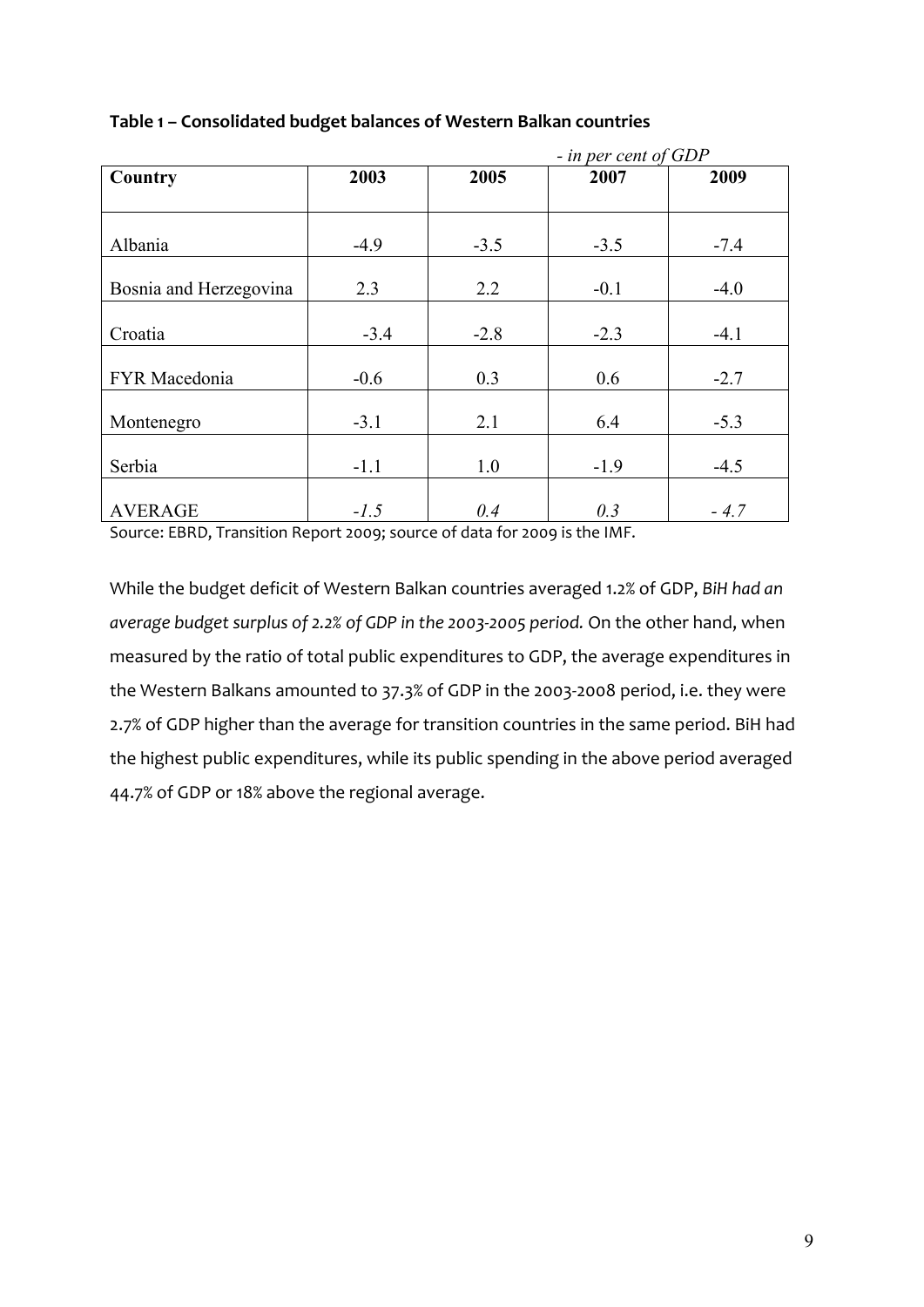| Country        | 2003 | 2005 | 2007 | 2008 |
|----------------|------|------|------|------|
|                |      |      |      |      |
| Albania        | 24.1 | 25.1 | 25.7 | 27.4 |
|                |      |      |      |      |
| Bosnia and     |      |      |      |      |
| Herzegovina    | 41.5 | 42.1 | 47.4 | 47.9 |
|                |      |      |      |      |
| Croatia        | 43.1 | 42.1 | 42.0 | 40.7 |
|                |      |      |      |      |
| FYR Macedonia  | 33.4 | 35.2 | 33.8 | 34.2 |
|                |      |      |      |      |
| Montenegro     | 43.5 | 41.2 | 45.4 | 44.4 |
|                |      |      |      |      |
| Serbia         | 41.7 | 42.9 | 42.4 | 40.5 |
|                |      |      |      |      |
| <b>AVERAGE</b> | 36.8 | 37.3 | 38.9 | 38.9 |

 *- in per cent of GDP* 

**Table 2 - Total budget expenditures of Western Balkan countries** 

Source: EBRD, Transition Report 2009, London 2009.

When analyzing the total public expenditures and particularly social transfers, in the former Yugoslav republics of the Western Balkans, one must bear in mind that in the aftermath of the war in the former Yugoslavia, many people in BiH, Croatia and Serbia have been affected in terms of diminished working ability (disabled civilians and war veterans, children left without one or both parents). Their number is particularly high in BiH, where lists of beneficiaries of social welfare provided to civilian and military victims of war include about 269,000 people. This is one of the main reasons (the second reason is the country's complicated administrative structure) why public expenditures in BiH are above the regional average. However, in the 2003-2005 period, the average public expenditures in BiH almost equalled those in Serbia and Montenegro, but were still lower than in Croatia. A major increase in public expenditures in BiH was caused by unrealistic projections of budget revenues for the 2007-2008 period.

It is impossible to explain the increase in fiscal discipline, measured by public revenues and budget surpluses generated in BiH in the 2003-2007 period, without looking into key factors that led to an increase in the tax base. Unfortunately, the key factors that led to the increase in tax base (fiscal capacity) in BiH did not include fast creation of new jobs. Although the effective unemployment rate was reduced in the pre-crisis period, lower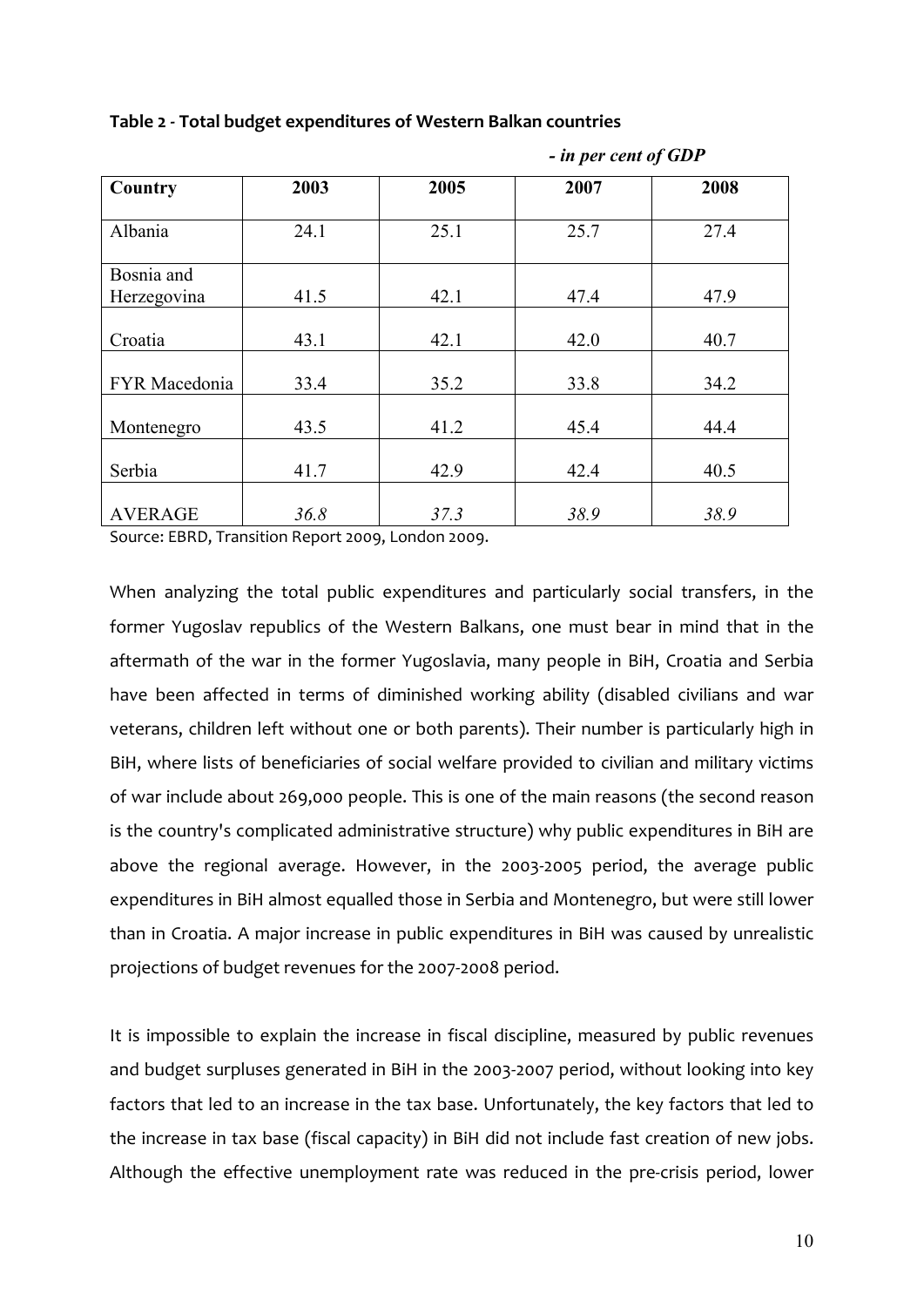unemployment or higher employment and higher average wages were not the key factors that explain growth of fiscal capacity. There were two leading factors of growth of fiscal capacity in BiH. The first was introduction of VAT in 2006 with a flat tax rate of 17%. This flat tax rate caused an increase in fiscal burden of consumers since the weighted average tax rate of sales taxes from May 2001 through the end of 2005 was 13.5%.

The other, more important reason of an increase in fiscal capacity in the 2006-2008 period was a credit expansion of both credit to enterprises and credit to households in the same period. From 2004 to 2008, an additional purchasing power of KM4.1 billion (EUR2.2 billion) was generated in BiH based on newly-approved credit to households. In the same period, credit to enterprises grew by KM4.2 billion (EUR2.3 billion). Hence, the aggregate increase in purchasing power in that period, based on credit expansion, amounted to EUR4.5 billion, which is the equivalent of 40% of GDP achieved in 2008. Credit expansion, higher purchasing power and the resulting increase in the tax base, coupled with an introduction of VAT (in 2006) at a flat rate of 17%, which, in turn, increased the fiscal burden on consumption by approximately one-fourth, were the grounds for unrealistic budget projections in Bosnia and Herzegovina during 2007 and the first half of 2008. A sudden drop in credit activity during 2009 and 2010 (see chart 1) meant significantly less fiscal revenues, which resulted in a budget deficit of 4.0% against projected expenditures in 2009.

According to the IMF report it is predicted that the total public debt of Bosnia and Herzegovina will increase from 39.1% of GDP in 2010 to 43% of GDP in 2011, while the fiscal deficit will be reduced from 4.5% to 3% of GDP on a consolidated basis. 14 The consolidated balance of public revenues and expenditures (the fiscal balance of General Government) includes all revenues and expenditures of the budgets of all administrative levels in Bosnia and Herzegovina (Budget of BiH, the two entities' budgets, budgets of ten cantons in the Federation of BiH, and budgets of all municipalities in both entities), and the revenues and expenditures of all public social insurance funds (pension funds, health insurance funds, and unemployment insurance).

<sup>&</sup>lt;sup>14</sup> Source: International Monetary Fund, IMF Executive Board Concludes 2010 Article IV Consultation with Bosnia and Herzegovina - Public Information Notice (PIN) No.. 10/154, December 3, 2010. This document is available on the website: http://www.imf.org/external/np/sec/pn/2010/pn10154.htm.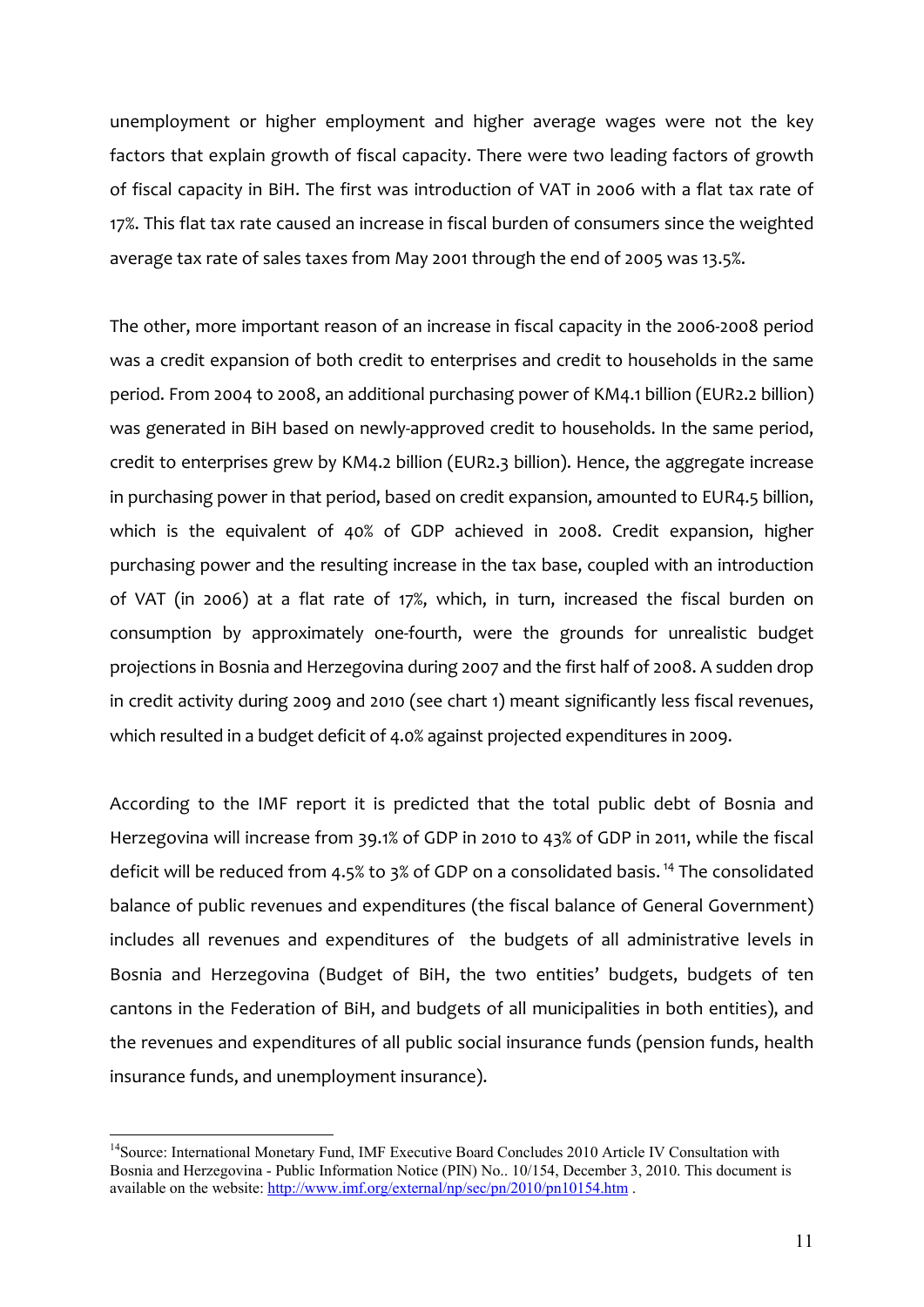|              |      |        | Per cent of GDP<br>$\qquad \qquad \blacksquare$ |        |        |         |
|--------------|------|--------|-------------------------------------------------|--------|--------|---------|
|              | 2006 | 2007   | 2008                                            | 2009   | 2010*  | $2011*$ |
|              |      |        |                                                 |        |        |         |
| Fiscal       | 47.2 | 46.7   | 45.9                                            | 44.6   | 45.9   | 45.8    |
| revenues     |      |        |                                                 |        |        |         |
| Fiscal       | 46.1 | 47.1   | 49.5                                            | 50.2   | 50.4   | 48.8    |
| expenditures |      |        |                                                 |        |        |         |
| Fiscal       |      |        |                                                 |        |        |         |
| balance      | 1.1  | $-0.3$ | $-3.6$                                          | $-5.7$ | $-4.5$ | $-3.0$  |
| External     |      |        |                                                 |        |        |         |
| public debt  | 21.1 | 18.2   | 17.2                                            | 21.7   | 26.2   | 29.4    |
| Total public |      |        |                                                 |        |        |         |
| debt         | 21.4 | 32.9   | 30.8                                            | 35.4   | 39.1   | 43.0    |

#### **Table 3 – Fiscal balance of General Government in Bosnia and Herzegovina**

Source: International Monetary Fund, Public Information Notice No. 10/154, December 3, 2010 (www.imf.org) . \*The IMF estimates.

Problems of fiscal instability in the two entities (FBiH, and RS) and a lack of the public revenues to finance public expenditures in the year of recession (2009) resulted in the signature of Stand-By Arrangement (SBA) between BiH and the IMF in the total amount of SDR1014.6 million (special drawing rights). That amount is equivalent to 600 percent of Bosnian quota at the IMF. By the end of 2011 the total amount of SDR338.2 million had been withdrawn (an equivalent of 200% of the country's quota). Total liabilities of BiH to service the debt based on existing use of resources from the SBA amounted to SDR355.3 million, of which the interest was SDR17 million and the principal was SDR338.2 million. The total public debt of BiH was well below the average level of public debt in the eurozone countries in 2011 (55% of the level of public debt in the euro-zone countries).<sup>15</sup>

#### **Table 4 – Projected payments to the IMF based on existing use of resources and present holdings of SDRs**

|                      |      |       |        | - millions of SDR |       |
|----------------------|------|-------|--------|-------------------|-------|
|                      | 2011 | 2012  | 2013   | 2014              | 2015  |
|                      |      |       |        |                   |       |
| Principal            |      | 22.83 | 136.97 | 146.27            | 32.13 |
| Charges and interest | 5.05 | 5.00  | 4.09   | 2.10              | 0.76  |
| <b>Total</b>         | 5.05 | 27.83 | 141.06 | 148.37            | 32.89 |

Source: http://www.imf.org/external/np/fin/tad/exfin2.aspx?memberKey1=75&date1key=2011-02-02

<sup>1</sup> <sup>15</sup>Based on data published by the IMF, the EBRD, the Ministry of Finance and Treasury of Bosnia and Herzegovina, and the Central Bank of Bosnia and Herzegovina.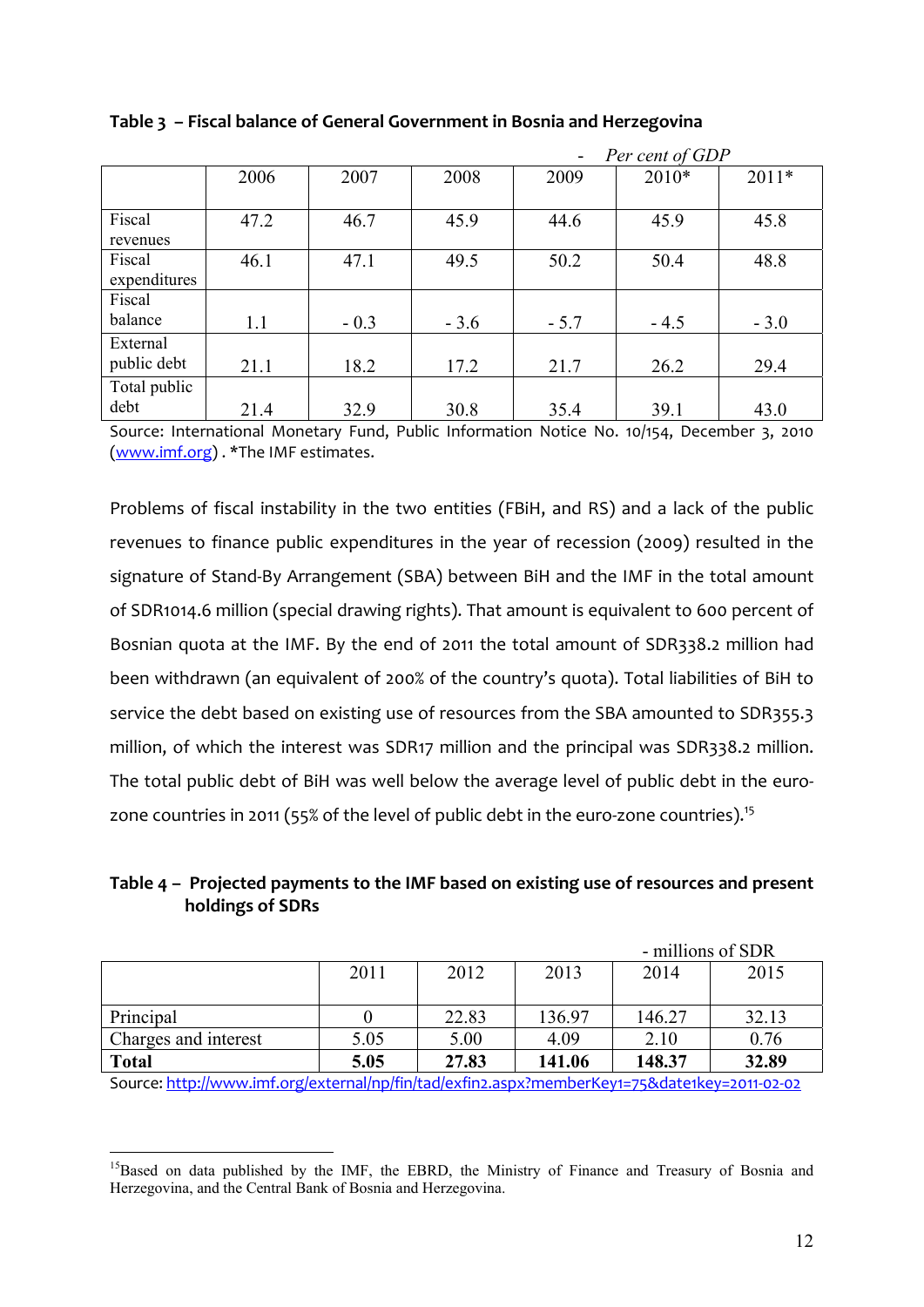#### **State-owned capital as the basis for fiscal sustainability and potential source of funds for development projects**

The creditworthiness and liquidity of BiH in the future will depend on its fiscal capacity and ability of generating income from the assets owned by the two entities' governments (the Government of FBiH and the Government of RS). In this context, the quality of assets owned by the two entities determines Bosnia's borrowing capacity and its ability to service the public debt on a regular basis (its solvency and liquidity). The most valuable assets owned by the Government of FBiH have been its majority stakes in the following companies:

- Public Enterprise Elektroprivreda BiH dd Sarajevo – electricity production (90% ownership)

- Public Enterprise BH Telecom dd Sarajevo telecommunications (90% ownership)
- Public Enterprise Elektroprivreda HZ HB dd Mostar electricity production (90% ownership), and

- Public Enterprise HT Mostar dd Mostar – telecommunications (50.1% ownership)

The net book value of the assets of these companies (the book value of equity) and the book value of stakes owned by the Government of FBiH in these four companies at the end of 2010 amounted to EUR2.69 billion and EUR2.36 billion respectively.<sup>16</sup> According to the Ministry of Finance of FBiH the total public debt of FBiH (internal plus external) amounted to EUR 2.69 billion.

The company with the highest book value of equity in RS is the Mixed Holding Elektroprivreda Republike Srpske ad Trebinje. The book value of equity in this company as of 31 December 2010 amounted to EUR607 million<sup>17</sup> and the book value of stake owned

JP Elektroprivreda HZ HB, Annual Report 2010, Mostar, 2011, available at: http://www.ephzhb.ba/Izvjesca/GI\_2010\_hr\_final.pdf

1

 Hrvatske telekomunikacije d.d. Mostar, Annual Report 2010, Mostar, 2011, available at: http://www.hteronet.ba/upload/natjecaji/prilog\_br\_2\_124959.pdf

<sup>&</sup>lt;sup>16</sup>Sources: JP Elektroprivreda BiH dd Sarajevo, Annual Report 2010, Sarajevo, 2011, available at: http://www.elektroprivreda.ba/np/pusers/admin/dok/GI-BH-10i.pdf;

JP BH Telecom dd Sarajevo, Annual Report for 2010, Sarajevo, 2011, available at: http://www.bhtelecom.ba/1229.html

<sup>17&</sup>lt;br>Source: Elektroprivreda Repbulike Srpske, Annual Report 2010, Trebinje 2011, available at: http://www.ers.ba/index.php?option=com\_content&view=article&id=118&Itemid=113&lang=ba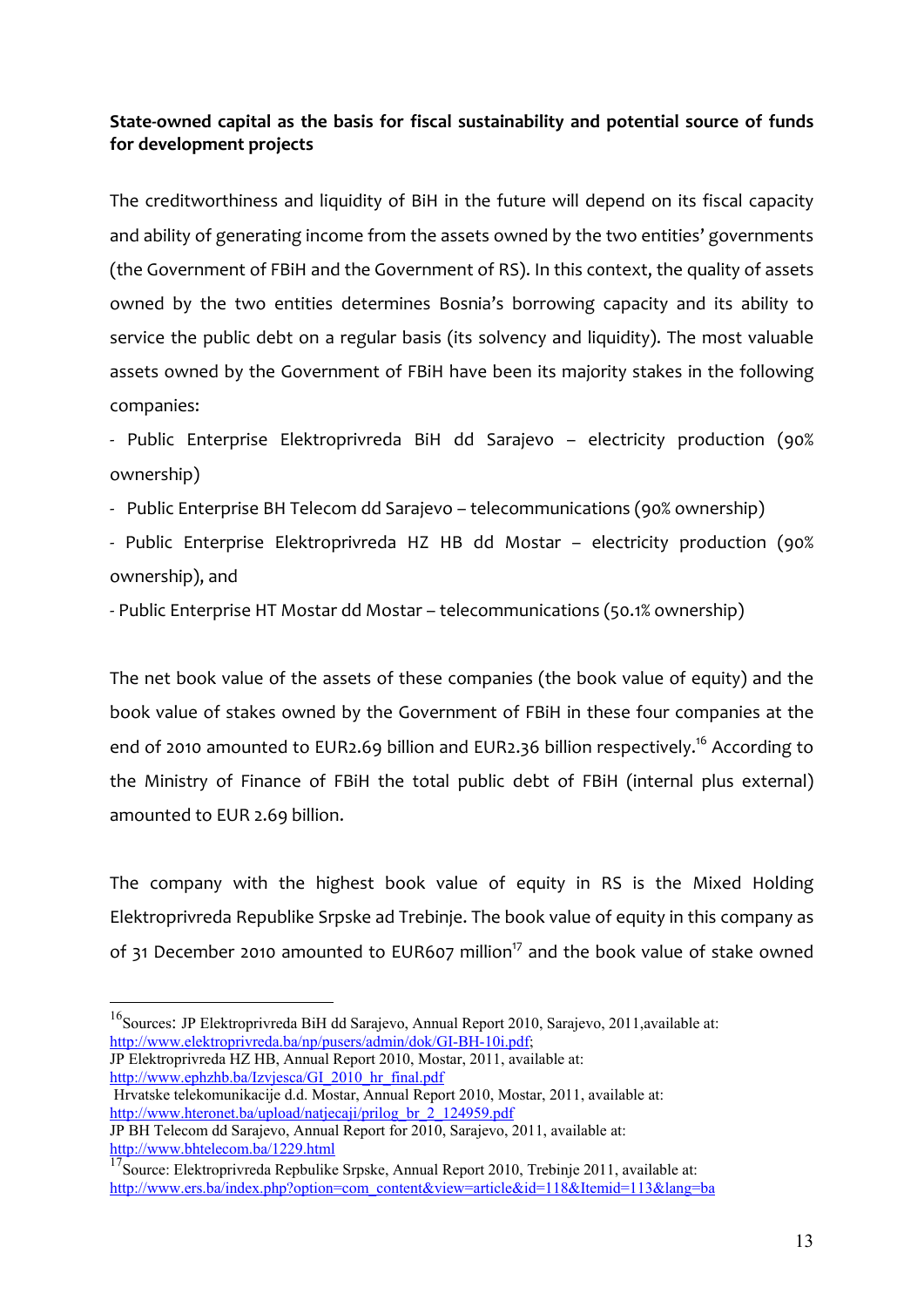by the Government of RS was EUR395 million. The RS Government sold its 67% stake in Telekom Srpske (telecommunication) for the total amount of EUR646 million to Telekom Srbije (a Serbian based telecom operator owned by the Government of Republic of Serbia) in 2007. The financial resources from the transaction have been used for financing development projects and projects at the municipality level through loans extended by the Investment-Development Bank of Republic of Srpska (the bank is owned by the RS Government). Additional sources for servicing the public debt obligations of RS will be predominantly based on the fiscal capacity of RS and to a much lesser extent on the possibility of selling the state-owned capital, since the most liquid stake of the RS Government ownership in the business sector had been already sold. According to the Ministry of Finance of RS the total public debt of RS in 2010 amounted to EUR1.79 billion.

Based on the above analysis, the public debt servicing and additional borrowing capacity of FBiH is quite high as measured against the Government of FBiH's ownership. The Government is still the owner of the book value of capital in the four major infrastructure companies totaling EUR2.35 billion. The market value of these companies is higher than the book value as the four companies have been able to earn substantial profits. Over the last five years the average (yearly) net profit of BH Telecom has been approximately EUR75 million. During the recession of 2009, special attention was focused on FBiH and its alleged financial collapse. From the above data it is obvious that the net public debt of FBiH is not large (net public debt as a difference between the public debt and the assets owned by the government). For BiH (and its two entities) the major characteristic is that the value of state-owned capital is greater than the total value of public debt. However, the ownership of capital affects the solvency but does not mean the ability to pay due obligations (liquidity), unless there are regular inflows of money coming from dividends, and/or one-time large inflows of money based on privatization.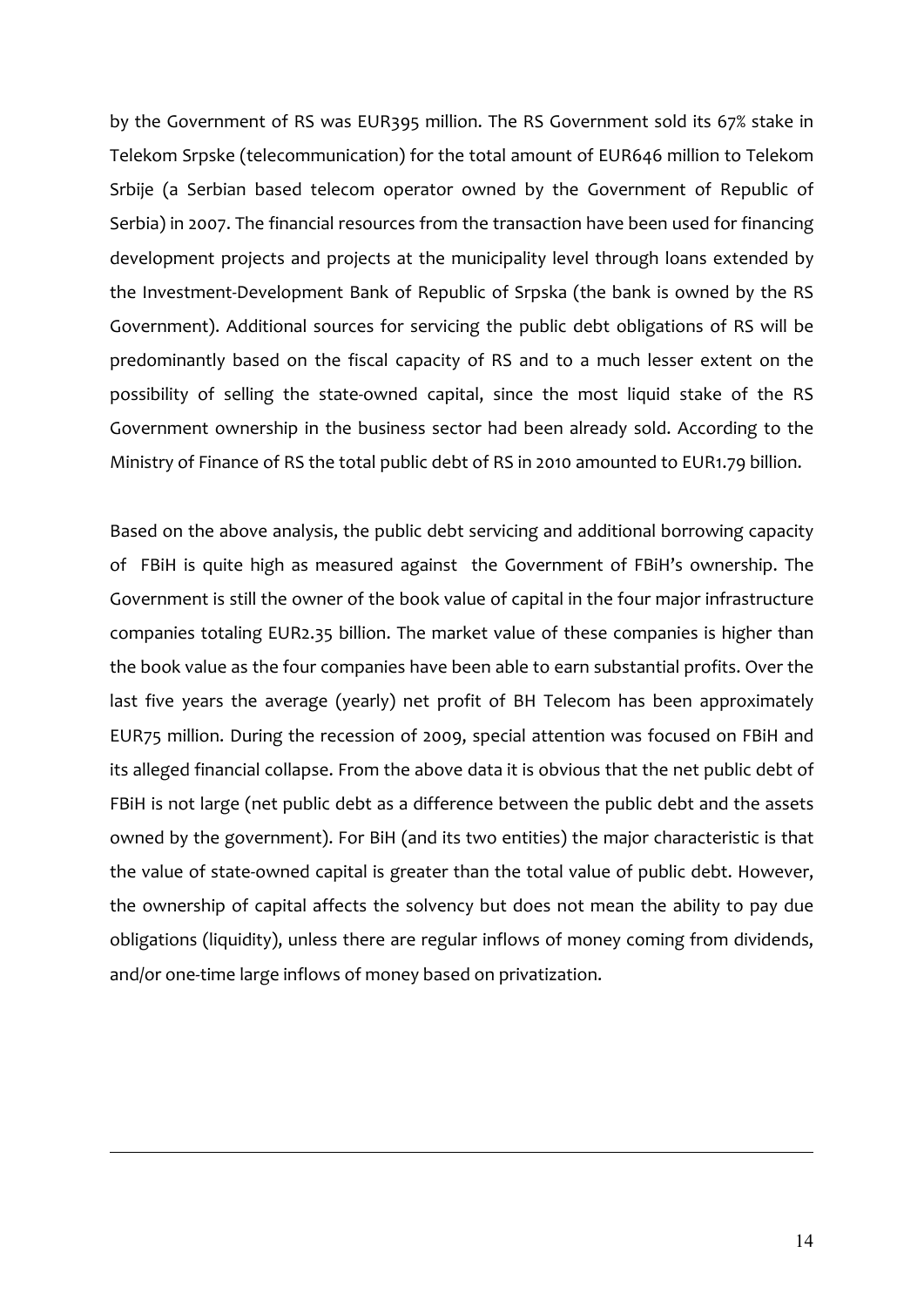| Company                   | Book-value of the equity<br>As of 31 December 2010<br>(millions of EUR) | Stake owned by the<br>Government of FBiH<br>(milions of EUR) |
|---------------------------|-------------------------------------------------------------------------|--------------------------------------------------------------|
| JP Elektroprivreda BiH    |                                                                         |                                                              |
| dd Sarajevo               | 1,489                                                                   | 1,340                                                        |
| JP BH Telecom dd Sarajevo | 558                                                                     | 502                                                          |
| JP Elektroprivreda        |                                                                         |                                                              |
| HZ HB dd Mostar           | 479                                                                     | 431                                                          |
| HT Mostar dd Mostar       | 165                                                                     | 83                                                           |
| <b>TOTAL</b>              | 2,691                                                                   | 2,356                                                        |

#### **Table 5 – State-owned capital in four largest companies in the Federation of BiH**

Sources: JP Elektroprivreda BiH dd Sarajevo, Annual Report 2010, Sarajevo, 2011,available at: http://www.elektroprivreda.ba/np/pusers/admin/dok/GI-BH-10i.pdf;

JP Elektroprivreda HZ HB, Annual Report 2010, Mostar, 2011, available at: http://www.ephzhb.ba/Izvjesca/GI\_2010\_hr\_final.pdf

Hrvatske telekomunikacije d.d. Mostar, Annual Report 2010, Mostar, 2011, available at:

http://www.hteronet.ba/upload/natjecaji/prilog\_br\_2\_124959.pdf

JP BH Telecom dd Sarajevo, Annual Report for 2010, Sarajevo, 2011, available at: http://www.bhtelecom.ba/1229.html

In that sense for the successful conduct of future economic policy and implementation of major capital projects at the entity and inter-entity and cross-border level it is necessary for the entities' governments to determine the timing of investment activities and financial resources to finance capital projects. In order for BiH and its entities, over the medium term, to ensure sufficient funds for regular funding of liabilities arising from the repayment of foreign debt and to fund capital projects - without which it is not possible to encourage the development cycle - it will be necessary to use the assets owned by the Government of BiH and its entities to provide additional financial resources, to avoid constant pressure of the default. In this sense, the two entities - FBiH and RS, and particularly FBiH who still owns major stakes in the most attractive companies in FBiH, could use one of the following three options:

1) Make a decision on privatization of capital available in the four largest infrastructure companies (sales of the minority or majority shares depending on the time schedule of privatization). Part of the privatization revenues may be deposited in special accounts opened at banks for servicing of the foreign debt on a regular basis.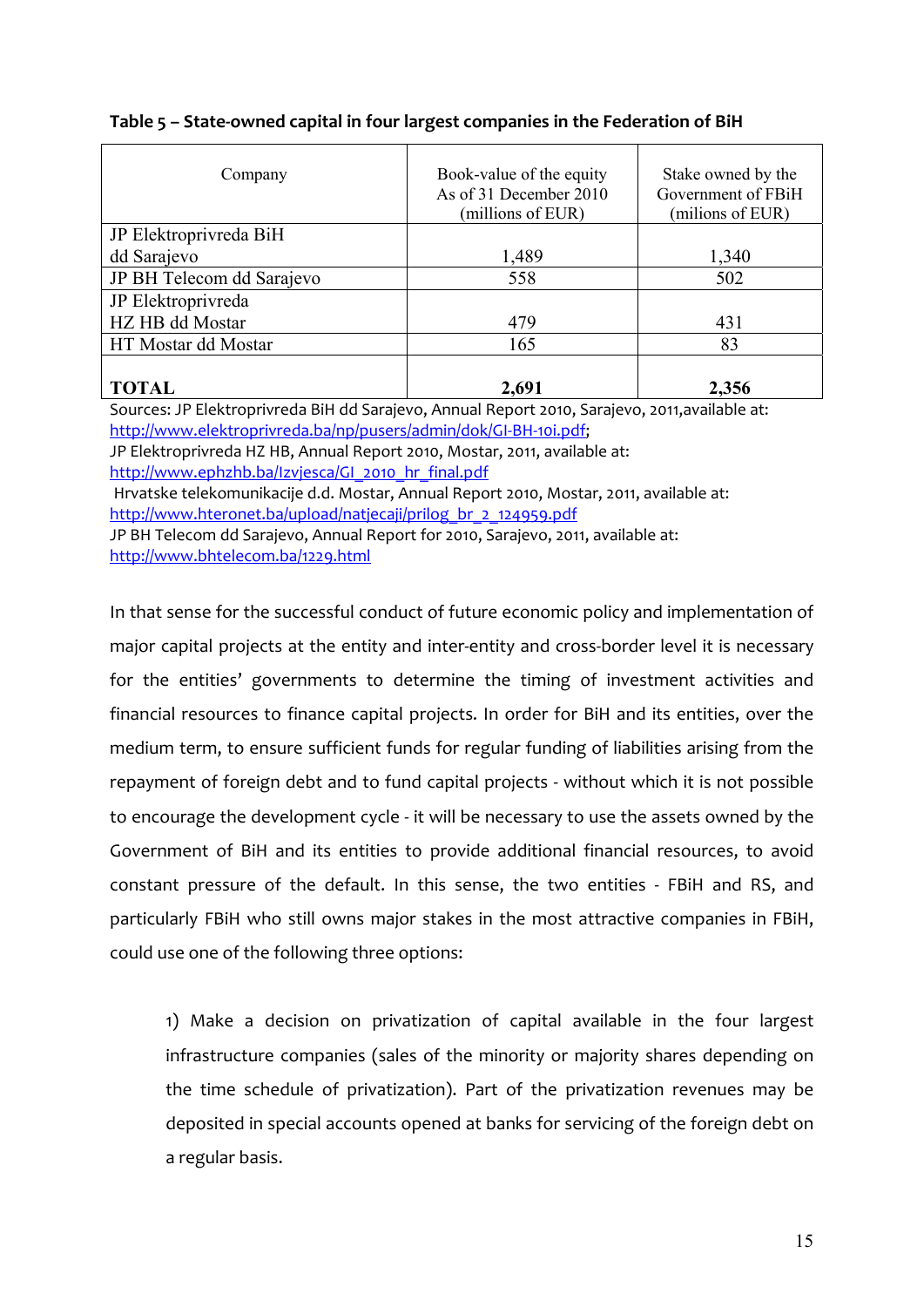2) Another option is to use a certain amount of the privatization revenues for establishing the investment fund that would invest available funds in securities of countries in Western Europe, and that would be a guarantee for future regular servicing of foreign debts, and for financing capital projects on the basis of publicprivate-partnership.

3) A less conventional option of the issue of government bonds could be the government bonds denominated in the KM and "covered" by a guarantee of the EU Guarantee Fund for BiH (or preferably for the Western Balkans). In other words, the Fund would guarantee issuance of bonds in local currency. Issue of government bonds with a guarantee of the Fund would be a safer source of financing capital projects in BiH and these financial assets as such would contributed to the development of domestic capital market, which would allow for more successful structuring of portfolios of the commercial banks and investment funds. The Guarantee Fund would be a guarantee for the fiscal stability, and it would have the right of semiannual audit of public finances at the state and entity levels in BiH. Also, the Fund could be provided with "a guarantee for equity swap option" – replacement of the warranty activated (in case of inability of BiH and its entities' to meet their obligations) for the equity in major infrastructure companies. Another possibility is to provide the Fund with the ownership of the "golden share" in the five largest infrastructure companies in BiH (mentioned in the previous part of the text). By using the "golden shares" the Fund would be able to control and improve business operations in large public companies, and if necessary to use the profits of these companies for regular settlement of liabilities arising from the foreign public debt.

#### **Development potential of the BiH economy**

BiH has significant potential for development of automotive, wood processing, and metal processing industries. Development of agro businesses combined with tourism is another possibility. The population of BiH is 3.8 million and its area is 51,129 square kilometers. In the North, in the West and in the South of BiH there are very good natural potentials for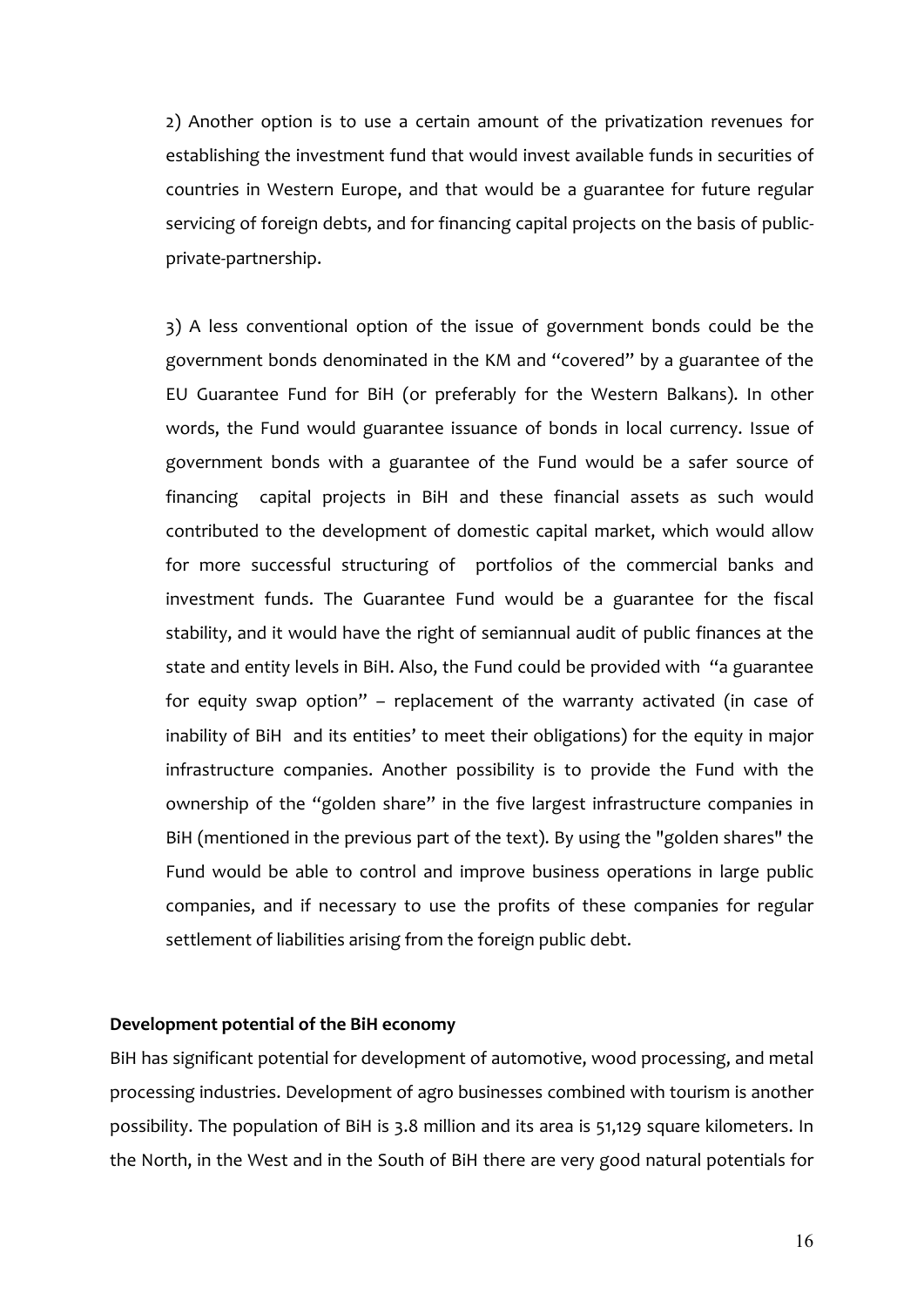agri-businesses. Experience in the production of metals, cars, furniture, joinery and prefabricated houses existed in the prewar period (BiH had a trade surplus in the last five years before the breakup of Yugoslavia of which 40% had been export to Western Europe). BiH's potentials for tourism development are very good. The United States Agency for International Development (USAID) has financially supported the development of clusters in wood processing, agri-business and tourism in an effort to link the economic potentials of the two BiH entities. The capital of BiH – Sarajevo – was host to XIV Olympic Winter Games (in 1984). Mountains Bjelasnica, Igman, and Jahorina have excellent terrains for skiing and for rapid expansion of winter tourism. Una, Neretva, Vrbas and Drina rivers have already become well known for rafting. The Una river is one of the cleanest rivers in the Western Balkans and is known for its beauty. The Sarajevo Film Festival (SFF) has become a top-ranking film festival in Southeastern Europe. Thanks to the festival as well as to the MESS (Theatre Festival) and Sarajevo Jazz Festival, Sarajevo has become one of the cultural centres of the Balkans. The development of religious tourism began some twenty years ago. Medjugorje in the South of BiH (western Herzegovina) is a pilgrimage of Catholic believers. In the last twenty years, this place was visited by more than 2 million tourists.

Doing business in BiH has not been easy since the end of the war. However, some of foreign direct investors in BiH have succeeded to triple or quadruple its total turnover, export and income in only five years (2003-2008). Good examples have been Arcelor Mittal Zenica, CIMOS TMD Gradacac, and Alloy Wheels Jajce. Although BiH has suffered a huge human capital loss during the 1992-1995 war, BiH is still ranked as a country with high human development index (United Nations Development Programme – Human Development Report 2010). Skills and knowledge inherited from the prewar period make it less costly to train workers in BiH in comparison with some other countries in which automotive, metal processing or wood processing industries have not been developed. In June 2008, the BiH authorities signed the Stabilization and Association Agreement (SAA) with the EU. Also, BiH is a member of CEFTA – a regional free trade agreement for the Western Balkans. Geographical position of BiH in the heart of Sout East Europe makes it potentially attractive for FDI because of its proximity to the EU and locational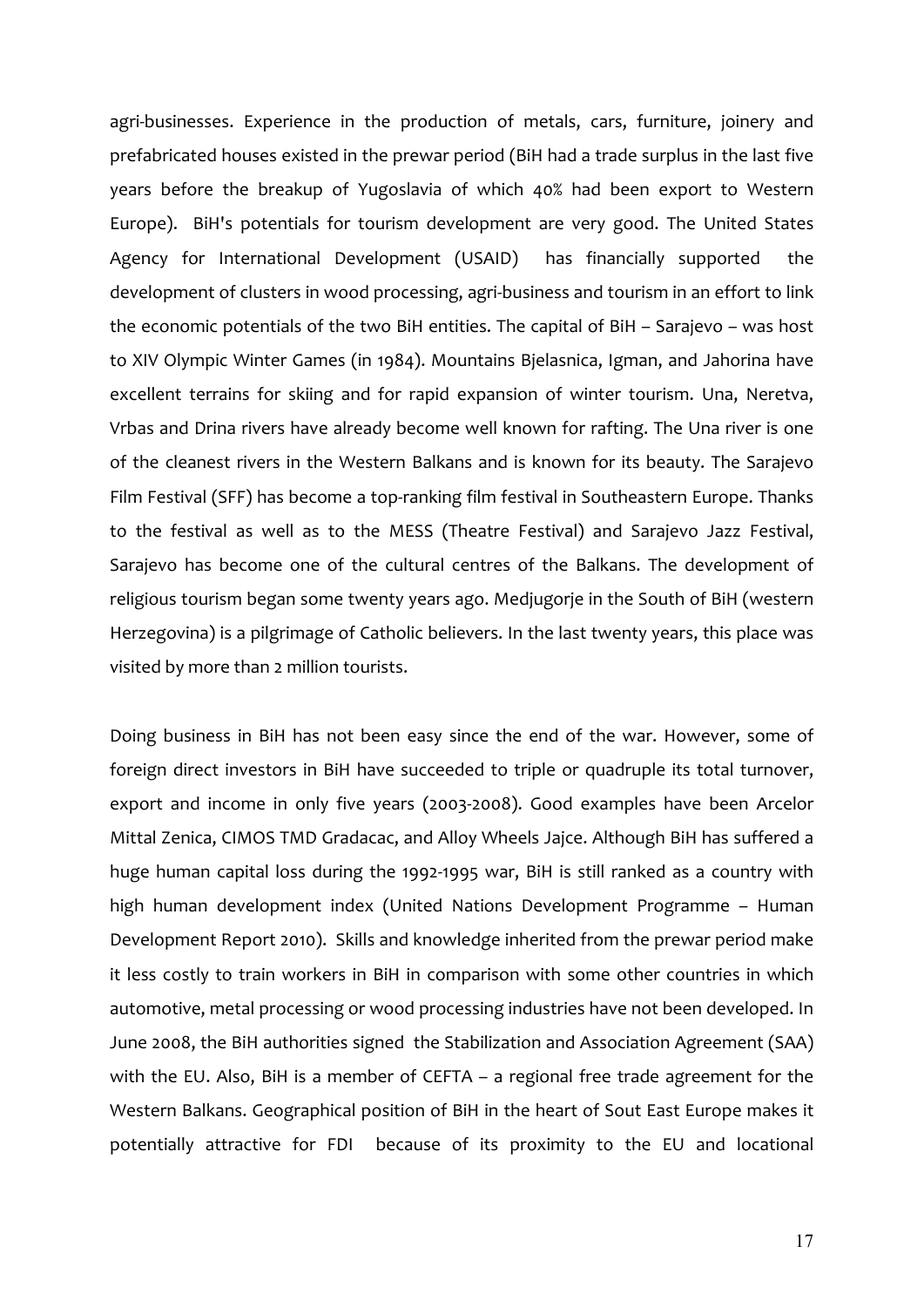advantages as a platform for the relatively low cost production and free access to the EU and the regional markets.

#### **Bosnia and Herzegovina and the Western Balkans**

Prospects for the development of BiH will depend largely on the prospects for economic growth in Western Europe and the Western Balkans - regions with which BiH has had the most intensive economic cooperation - both in foreign trade and in foreign direct investments. In this context, for BiH, the Western Balkans, and the European Union one of the key challenges in the next period will be the possibility of enhancing economic cooperation and linking the Western Balkan economies based on the implementation of cross-border projects to the benefit of all investors involved in such projects.<sup>18</sup> In light of this, joint financing of such cross-border projects could solve some problems, and thus contribute to increase in public and private business investment, increase in employment, improve cooperation in the Western Balkans, reduce the gap in GDP per capita between the region and the EU, and link the financial markets in the region in order to reduce transaction costs.

<sup>&</sup>lt;sup>18</sup> One of the possible ways of financing was presented by the author of this paper. See: Causevic, Fikret, ", What type of fiscal policy is needed to foster the economic development of the Balkans?", published in: Association Bourgogne Balkan Express, "Accession of the Western Balkans to the EU: Evaluating a process", Workshop held on 11 May 2010, Sciences Po Paris, Paris, June 2010, pp. 61-66. http://ec.europa.eu/enlargement/pdf/publication/20100609\_att4639135.pdf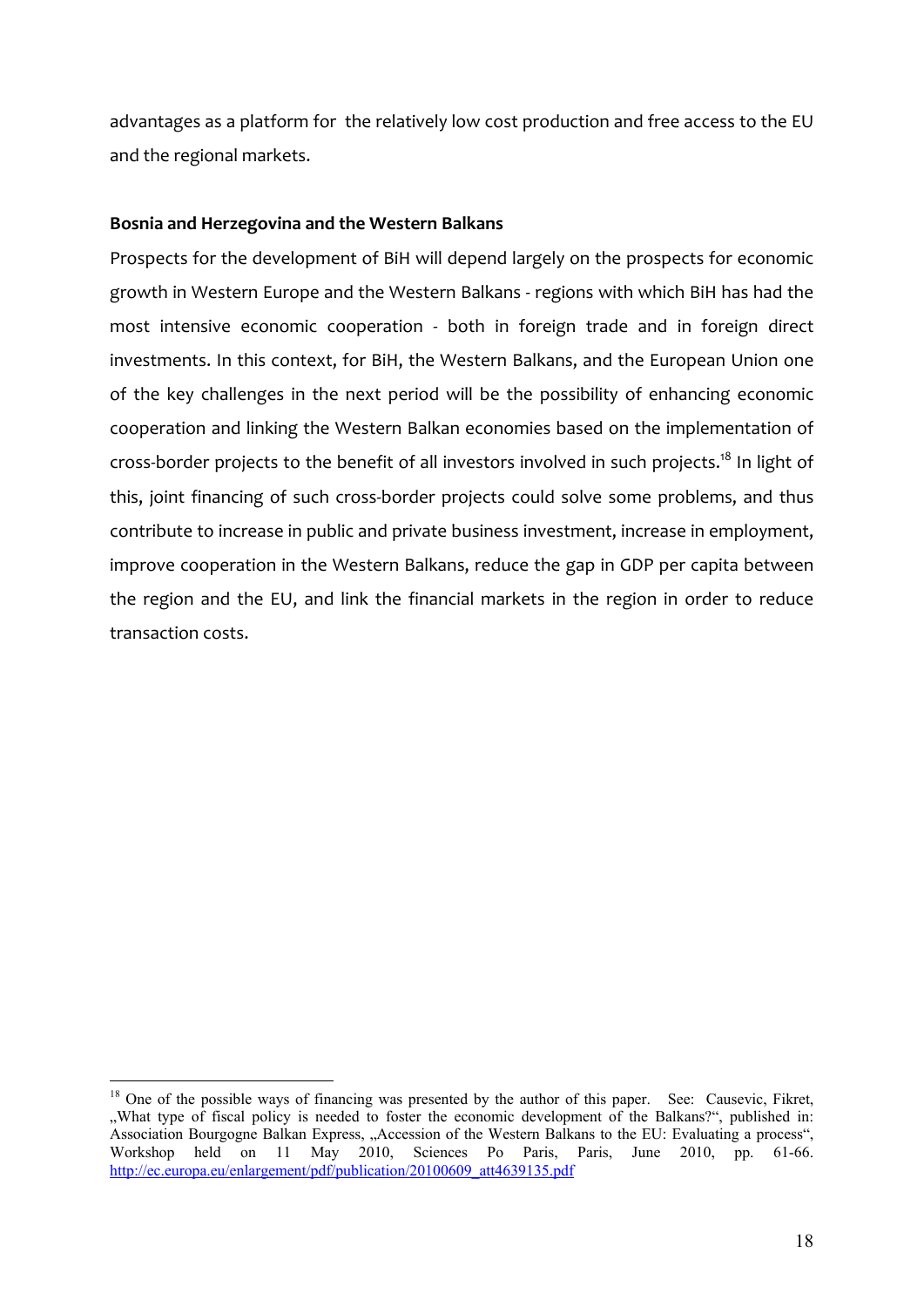#### **Sources**

Central Bank of Bosnia and Herzegovina, "Analitical Accounts of Commercial Banks in Bosnia and Herzegovina", available on the web site:

http://www.cbbh.ba/index.php?id=33&lang=en&table=konsolidovani\_bilans\_komercijalnih\_banak a\_bih

Central Bank of Bosnia and Herzegovina, Financial Stability Report 2010, Sarajevo, 2011. http://www.cbbh.ba/files/financial\_stability\_report/fsr\_2010\_bs.pdf

Causevic, Fikret, "What type of fiscal policy is needed to foster the economic development of the Balkans?", published in: Association Bourgogne Balkan Express, "Accession of the Western Balkans to the EU: Evaluating a process", Workshop held on 11 May 2010, Sciences Po Paris, Paris, June 2010, pp. 61-66. http://ec.europa.eu/enlargement/pdf/publication/20100609\_att4639135.pdf

European Bank for Reconstruction and Development (2009), *Transition Report – Transition in Crisis?*, London.

Elektroprivreda Repbulike Srpske, Annual Report 2010, Trebinje 2011, available at: http://www.ers.ba/index.php?option=com\_content&view=article&id=118&Itemid=113&lang=ba

Hanke, S.. L.Jonung, K.Schuler (1993) *Russian currency and finance: a currency board approach to reform*, Routledge.

JP Elektroprivreda BiH dd Sarajevo, Annual Report 2010, Sarajevo, 2011,available at: http://www.elektroprivreda.ba/np/pusers/admin/dok/GI-BH-10i.pdf;

JP Elektroprivreda HZ HB, Annual Report 2010, Mostar, 2011, available at: http://www.ephzhb.ba/Izvjesca/GI\_2010\_hr\_final.pdf

Hrvatske telekomunikacije d.d. Mostar, Annual Report 2010, Mostar, 2011, available at: http://www.hteronet.ba/upload/natjecaji/prilog\_br\_2\_124959.pdf

JP BH Telecom dd Sarajevo, Annual Report for 2010, Sarajevo, 2011, available at: http://www.bhtelecom.ba/1229.html

Kreimer, A., R.Muscat, A.Elwan, M.Arnold (2000) *Bosnia and Herzegovina: Post-Conflict Recountruction – Country Case Studies*, The World Bank, Washington. http://lnweb90.worldbank.org/oed/oeddoclib.nsf/DocUNIDViewForJavaSearch/2F51C7E5E306C53 D85256ED10079278A/\$file/bosnia\_post\_conflict.pdf

The World Economic Forum, *The Global Competitiveness Report 2011-12*, Geneva, 2011. http://www3.weforum.org/docs/WEF\_GCR\_Report\_2011-12.pdf

The Economist (2009), *The Pocket World in Figures 2010*, Profile Books, London.

The International Monetary Fund, "Bosnia & Herzegovina: 2010 Article IV Consultation, Second and Third Reviews Under the Stand-By Arrangement, Request for Waiver of Nonobservance of a Performance Criterion, and Rephasing of Purchases", Prepared by the European Department (In consultation with other departments) Approved by Adam Bennett and Jan Kees Martijn, September 21, 2010, IMF Country Report No. 10/348 http://www.imf.org/external/pubs/ft/scr/2010/cr10348.pdf http://www.imf.org/external/lang/bosnian/pubs/ft/scr/2010/cr10348b.pdf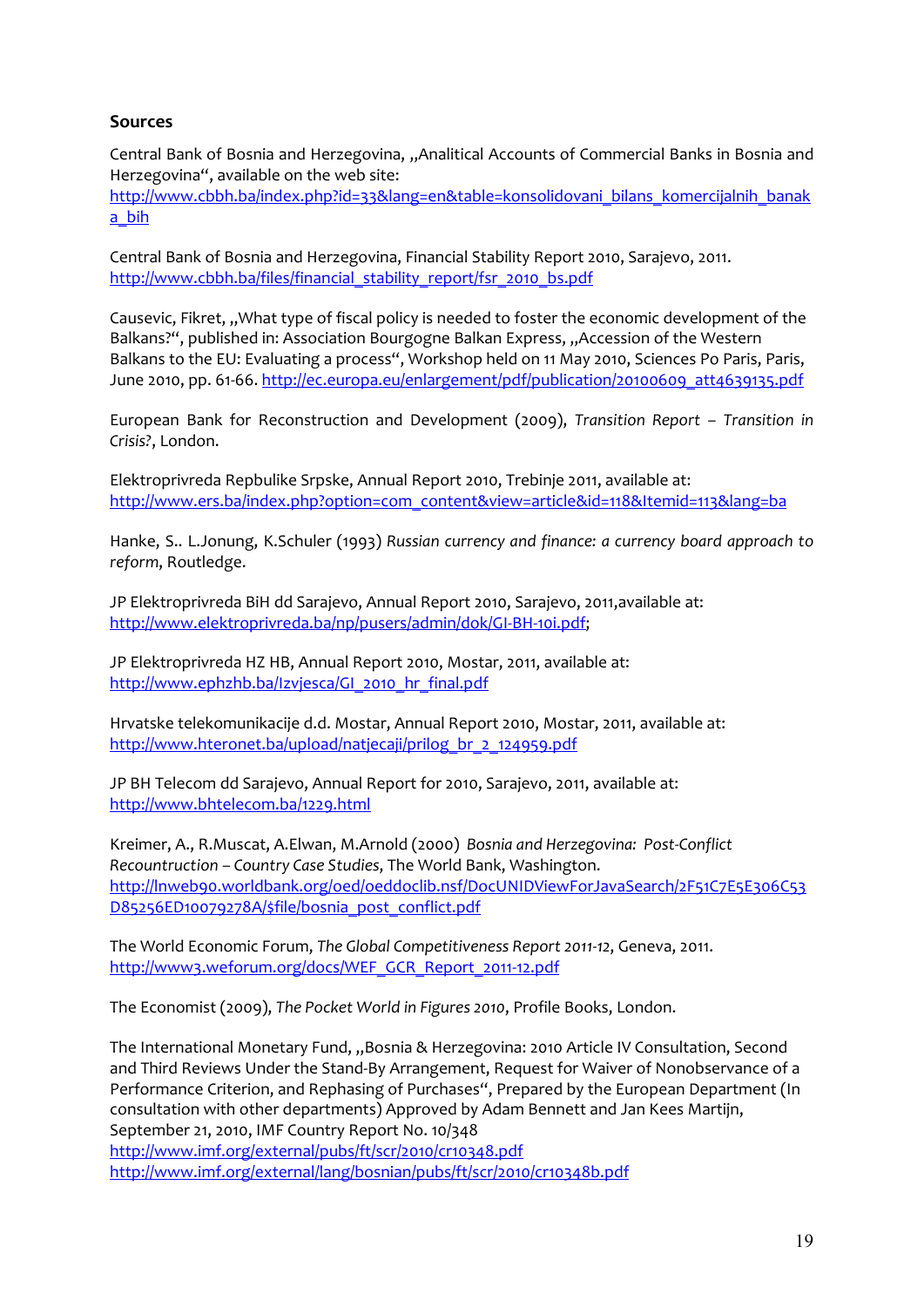#### **About the author**

Fikret Causevic was born in 1963 in Bihac, Bosnia and Herzegovina. He took his master degree in 1995 and PhD degree in 2003 at the School of Economics and Business, University of Sarajevo. From 1989 to 2006 he worked at Sarajevo Institute of Economics and he was Deputy Director of the Institute from 1999 to 2006. Since 2008 Fikret has been Associate Professor at the School of Economics and Business, University of Sarajevo. He teaches courses on Economics, International Finance and International Banking at the undergraduate and graduate studies. From 2002 to 2010 he was a Visiting Fellow under the South East Europe Faculty Development Programme at the London School of Economics and Political Science – LSE Global Governance (Centre for the Study of Global Governance). He is a member of the GDN – Global Development Network (the World Bank), and the SEERN – the South East Europe Research Network.

Since 2008 he has been associated fellow of two centres of the Academy of Sciences and Arts of Bosnia and Herzegovina – the Centre for Social Sciences and the Centre for Systemic Research. Since 2003 he has published five monographs and two books. International edition of his "Economic Sovereignty and Global Capital Flows" was published by Hyderabad University Press in October 2008. In adition to publications in the fields of international finance, financial markets and institutions, his main areas of interest as a researcher have been the labour market, fiscal policy, and monetary policy. In June 2009, the Presidency of Bosnia and Herzegovina elected him a member of the Governing Board of the Central Bank of Bosnia and Herzegovina. In May 2011, the Governing Body of St Antony's College elected Dr Causevic to the Alpha Bank Visiting Fellowship for the academic year 2011/2012.

*The views expressed in this paper are solely those of the author's.* 

SEESOX would like to thank Max Watson for his comments and editorial contribution to this opinion piece.